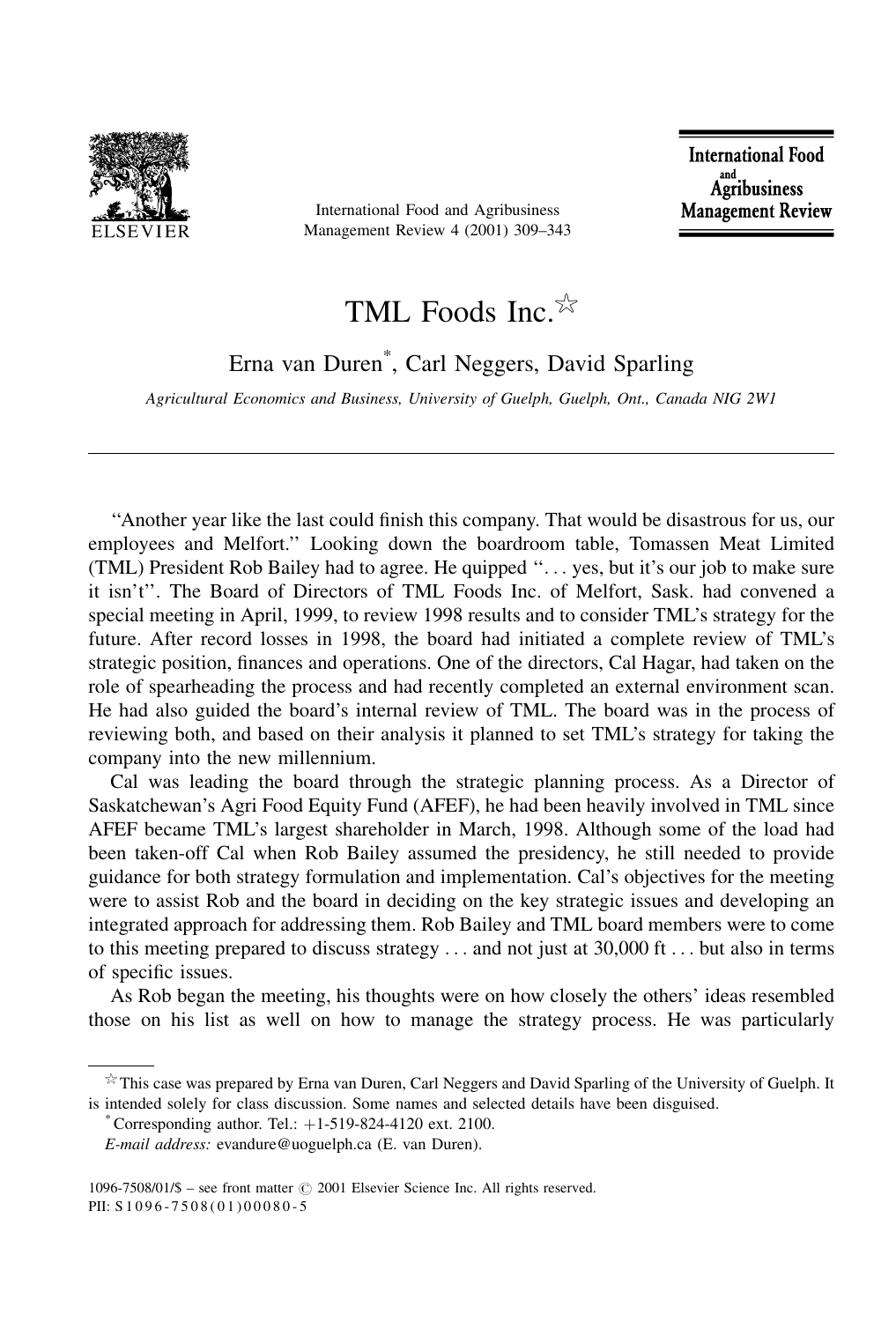interested in the ideas and suggestions of the veteran TML Managers responsible for the operations, finance, marketing and human resource functions. He had asked each of these managers to come fully prepared, and be ready to present their views on overall strategy for the company as well as the role of their respective departments.

#### 1. Background

TML Foods Inc. operated a value added red meat processing facility in Melfort, Sask. The company originated as a small butcher shop that was owned and operated by Gerald Tomassen. Gerry had been a meat salesman for 20 years, and at the age of 40, with five young children at home, he had decided to put his industry knowledge to work. Starting with \$500, Gerry began with a butcher shop in Naicam in 1961, a small town of 1,500 about 50 km east of Melfort. The business grew over the next 20 years and its focus changed from a butcher shop to a meat processing plant that was provincially inspected. Subsequent expansion in 1986 and 1992 allowed TML to become federally inspected. Federal inspection status enabled TML to export outside the province, but also required the company to support at least one full-time federal inspector on site.

During that time Gerry successfully developed a strong array of traditional high quality meat products such as pork chops, bacon, beefsteaks, roasts, hams and others. TML became recognized throughout Saskatchewan for its quality products. Gerry's reputation as an honest and hard working businessman was synonymous with TML's image. Lorna Tomassen, Gerry's daughter assumed the position of President and CEO in 1989 and Gerry moved to a support role, maintaining his position on the board and providing operational guidance as required.

Starting in the 1980s, the Government of Saskatchewan, along with many other provinces and the federal government initiated several programs to facilitate and encourage exports, particularly to Asia. Lorna Tomassen was invited to participate in these trade missions and recognized new market opportunities for TML. To take advantage of the growing market in Asia and opportunities in the domestic retail-ready market TML initiated further expansion. With the support of public and private investors in the Prairie provinces and the Canadian Imperial Bank of Commerce (CIBC), the company began a \$4.5 million expansion of its processing plant in 1994. This expansion included obtaining a listing on the Alberta Stock Exchange under TML Foods Inc. This listing would allow for easier entry and exit of shareholders, and possibly facilitate raising capital for future expansion. TML's expansion and new market opportunities were intended to take the company from \$3-5 to \$15-20 million in annual sales.

By 1996, it was obvious that TML was not successful in the export market and was in fact plagued with quality problems. Export contracts were all short-term or based on contract bids. No long-term contracts had been secured. TML's container shipments were regularly challenged at Japanese ports, with authorities citing inappropriate cuts (too lean, improper trim, etc.) or poor presentation (poor packaging). In one instance, the inspector at TML approved a \$70,000 shipment but random testing at Vancouver detected problems and the shipment had to be disposed of domestically for \$35,000. This ongoing situation often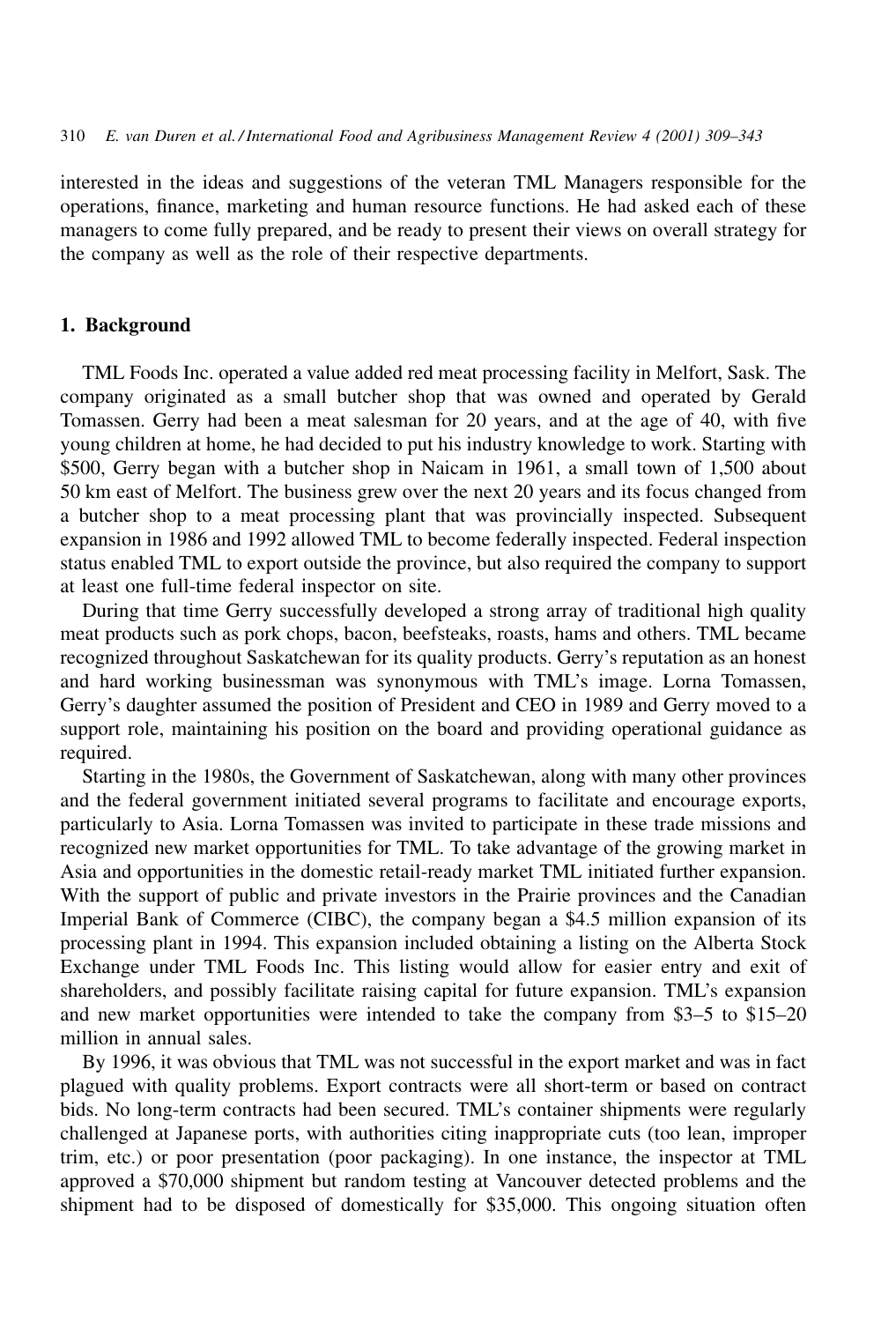required further discounting on shipments that had already exited the plant at a loss. Since TML did not have a physical presence in Japan, it was difficult to challenge Japanese decisions.

TML's rapid expansion also challenged its domestic markets. The newly introduced Retail Ready steak program was an overnight success. Unfortunately, problems with raw product supplies forced TML to purchase lower grade beef in order to fill contracts. Consumers returned product to retail outlets, suggesting that it was "tougher than shoe leather". Sales declined and very quickly the Tomassen label lost its quality image.

Quality problems were attributed to overly rapid growth and inadequate organizational structures and systems. Canada's Federal Inspection Agency (CFIA) continued to cite TML's operations on a regular basis for failing to meet minimum food safety standards. Management became preoccupied with cash flow, neglecting operations and marketing issues. Competent meat cutters left to find more secure employment. After repeated quality problems, the Federated Co-op, the largest food retailer in Canada's prairie provinces, cut all ties with TML and took 30% of TML's sales with them.

## 2. The Agri Food Equity Fund takes over TML

The combination of high debt, low sales and poor operating efficiencies resulted in significant losses in 1996 and 1997 and plummeting share prices (Exhibit 1). As the major debt-holder, the CIBC became concerned over TML Foods' ability to service its debt and the erosion of corporate equity. This anxiety spread to the Board of Directors. Worried by the prospect of being held personally liable for TML's financial difficulties, several of the directors resigned. Seeking to reduce its risk and exposure, the CIBC initiated negotiations with the Agri Food Equity Fund in January, 1998. AFEF is a Saskatchewan government sponsored investment fund whose mandate is to facilitate the development of the province's rural economy. AFEF was established in 1994 to encourage start-up and expansion of agricultural value added processing though equity investment in small to medium-sized businesses. AFEF was initiated with an up-front portfolio of \$20 million, which was to be invested over 5 years. Investments were to range from \$25,000 to \$1,000,000. During TML's 1994 expansion, AFEF had invested \$500,000 in the form of an unsecured corporate debenture.

On March 6, 1998, the Agri Food Equity Fund purchased TML Foods' \$2.68 million capital loan, the \$468,000 operating loan from the CIBC for an undisclosed amount and all other securities held by CIBC. As well, AFEF took over the personal debts of Gerald (Gerry) and Lorna Tomassen, which were held by the CIBC. Both Gerald and Lorna were shareholders in TML Foods and relinquished 80% of their common stock holdings to AFEF. AFEF acquired 35% ownership in TML Foods, while holding 100% of the current and longterm debt. Of the remaining equity, the Saskatchewan Growth Fund held 15%, while the rest was widely held.

AFEF immediately took several initiatives to restore both operational and market integrity. Lorna Tomassen was removed from the presidency and offered a position on the sales team. An AFEF employee replaced Lorna temporarily. Gerry Tomassen received an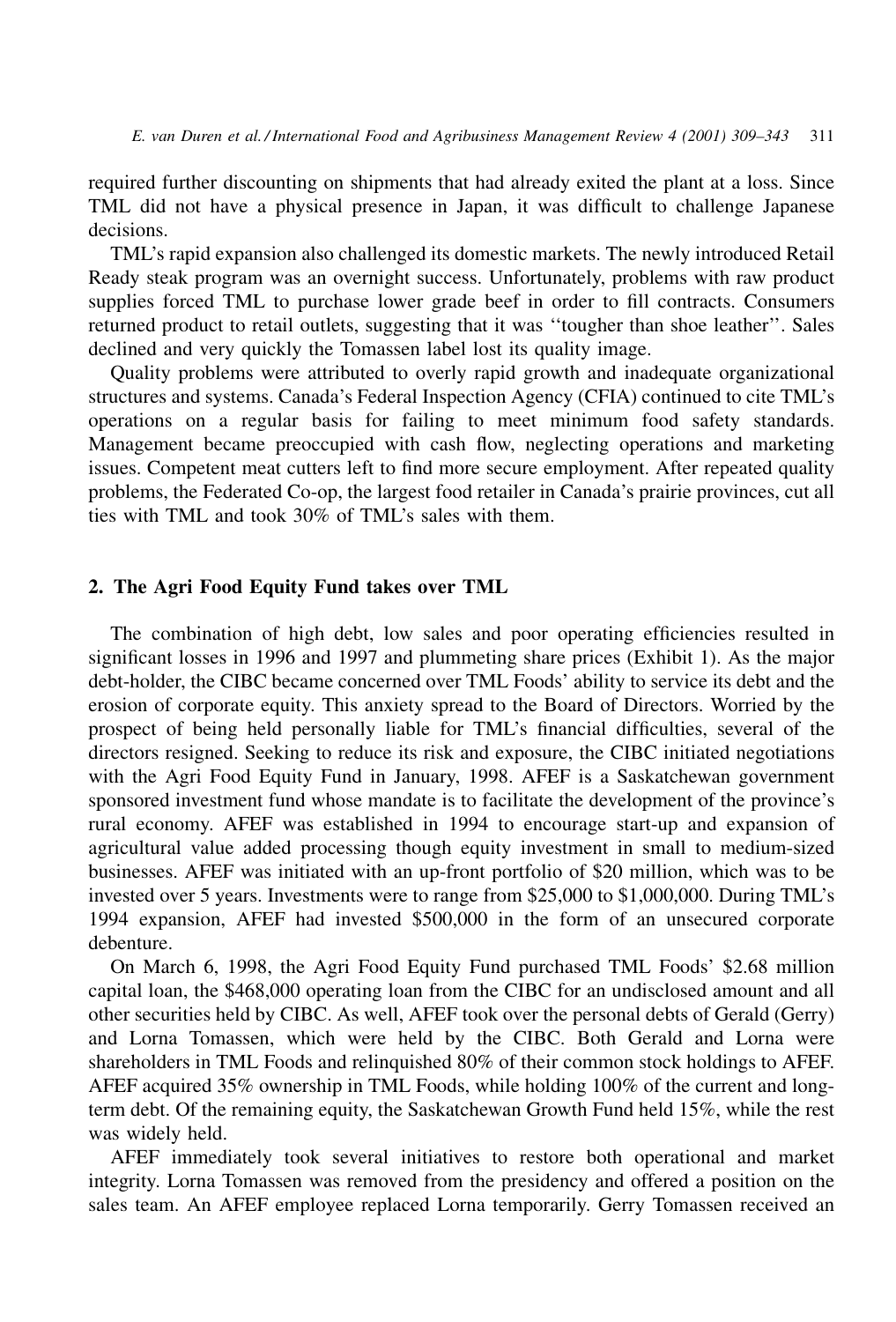18-month severance package, but remained on the board until he retired with pomp and ceremony during the Annual Meeting in April, 1999. Four AFEF employees were placed on TML's eight-member board of directors, including Cal Hagar and Chuck Marting. Cal was an Executive Director of AFEF and Chuck was an Investment Manager. The board recruited Rob Bailey, who had formerly been with a major meat packer for the TML Presidency. In addition to articulating a new vision for TML, the new board worked to restore quality assurance standards to CFIA expectations and reduced focus on the Asian export market. Instead it refocused on markets in western Canada and northern U.S. AFEF also injected essential working capital and obtained the option to convert interest payments from cash to shares. In addition AFEF developed a conversion strategy, which gave the option to convert long-term debt to equity. Finally, AFEF secured a \$250,000 operating line of credit for TML with the TD Bank by providing a fully liquid backstop guarantee.

TML's board articulated a new vision, which was "to develop and customize premium meat products for our customers, wrapped in quality and service". However, the board fell short of developing long- and short-term objectives that would focus operations and allow meaningful measurements of progress towards a successful turnaround. The board had also failed to develop an overall strategic plan, which would hi-light TML's strategic orientation and the organizational competencies it viewed as critical to business success. The new strategy needed to be complete, reflect TML's changing business environment, address its internal situation *and* set the stage for an action plan.

#### 3. Marketing review

TML Foods developed products primarily based on traditional market consumption. Products were wrapped and sold to restaurants and retailers based on traditional product lines, rather than the changing preferences and habits of consumers. The recently appointed president and CEO, Rob Bailey, introduced a modified marketing approach to TML. Through his experience in value added product development, Rob knew the importance of considering the needs and desires of the consumer before developing new meat products.

TML was considering several product initiatives. It was contemplating moving away from "me too" products and emphasizing differentiated and branded products for targeted niches. More convenient packaging was also considered critical to future success. A crossfunctional development team approach that focused on new products, with emphasis on quality and improving TML's brand name image was also being considered. Rob knew that all of these strategies would mean changes in both company operations and relationships with customers and suppliers. Exhibit 2 describes some new products that TML was considering.

TML pricing decisions were based on several criteria including competitors' price, production and distribution costs, consumer demand and desired profit. Unfortunately marketing efforts were severely constrained by cash flow. Currently, TML was restrained to a "word of mouth" marketing strategy. Several promotion initiatives were being considered. Lorna Tomassen, the Marketing Manager suggested a complete redesign of the product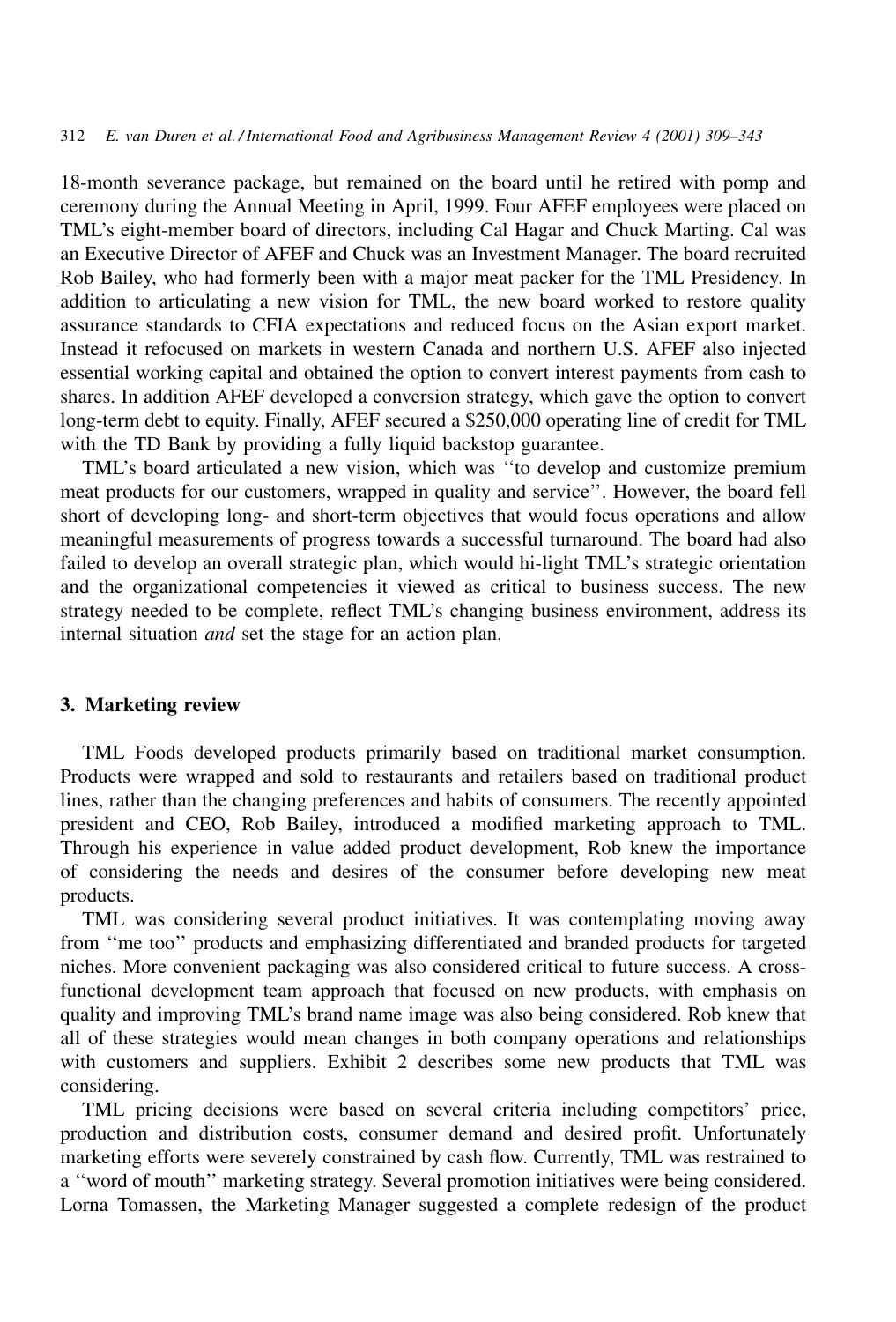labels, introducing more color and information for consumers on product composition, supply chain history and special attributes. She also proposed that TML work closely with buyers to profile several new products as weekly specials. One of the other directors felt that TML should sponsor local sporting and community events as a means of increasing corporate visibility. TML had used in-store testing and promotion of new products in the past. Rob also wondered whether there was any merit in trying to push existing and new company products at the retail trade shows in Manitoba, Saskatchewan and Alberta. Having only two people in sales and marketing had limited the use of personal sales calls, particularly in Alberta where there was no permanent TML representative. Lorna suggested that it might be necessary to assign someone full-time responsibility for marketing and sales and hire an additional sales person to serve Alberta. Establishing a dedicated phone sale service was being considered as another way of freeing up time for corporate sales staff so that they could concentrate on personal selling throughout Saskatchewan. Although many of these promotional activities would have positive impact in the short-term, Rob worried that without true focus on distinct target markets the benefits would be short-lived.

Prior to the AFEF takeover of TML Foods, domestic sales were primarily through the Northwest Stores and the Arctic Co-op. Relations with Spitz Sales, a distributor to small independent retail outlets and corner store, had deteriorated to an almost unsalvageable position. TML management had been unable to respond effectively to a series of quality problems. Spitz said that at one point relations were so bad that he had trouble getting TML staff to return his calls. Since the AFEF takeover, TML had significantly improved its domestic presence, adding nine more grocery outlets, three co-packing arrangements and had restored snack food sales through Spitz and Jimmy Zees. Exhibit 3 contains additional data.

In an effort to restore TML's domestic position, the sales and marketing staff had aggressively pursued available regional distribution channels. Overcoming TML's quality tainted past had been difficult, and TML management remained unsure as to how best to manage key accounts and new product introductions. Once access to meat case space with distributors is secured, effective account management will be crucial to success TML's success. TML was also considering non-traditional marketing routes such as the Internet or electronic sales, corporate purchase plans and seasonal sales through fund-raising programs.

## 4. Operations review

TML Foods operated a facility in Melfort, Sask. with 30,000 ft<sup>2</sup> of processing space, and  $8,000$  ft<sup>2</sup> of office and other space. During the 1994/1995 expansion, equipment upgrades supported a move to more value added process. Upgrades included the installation of highspeed cutters, chill tunnels, expanded freezer storage, vacuum packaging equipment, upgraded smokers and expanded cutting and processing lines. Several attempts to run the plant as a continuous flow operation were unsuccessful and resulted in quality assurance concerns and cost overruns. The plant currently runs using batch production processes.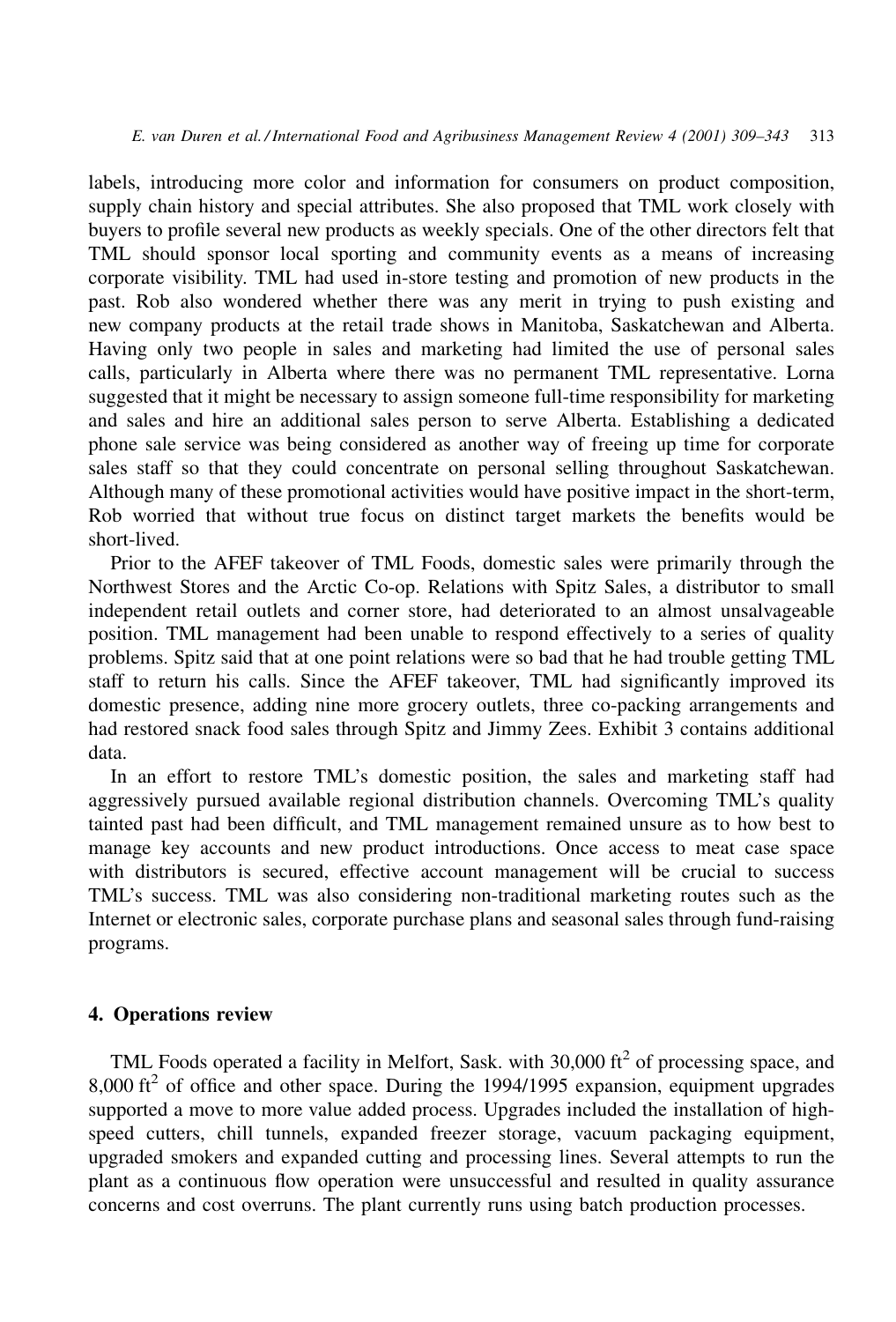Current production capacity of the plant is estimated at approximately \$20 million annually. Product capacity volumes were not known. Since the 1994/1995 expansion, the plant had failed to exceed 50% operating capacity utilization. Although the move from export to domestic sales had a positive effect on plant utilization, there was still significant excess capacity.

TML continued to be unable to determine input and processing costs in a timely and accurate manner. A "best" estimate was that materials, labor and supplies constituted 72% of Cost of Goods sold with the specifics being meat  $(55\%)$ , supplies  $(6\%)$  and labor  $(11\%)$ . Administrative overhead and fixed costs quickly eroded TML's profit margin, and negatively impacted its ability to compete. TML was considering several operations initiatives to improve margins and its cash flows. These included purchasing larger quantities of raw material on spot market to capture available discounts, building strategic alliances with producers and suppliers to ensure price and quality and establishing yield controls for all cutting, slicing, cooking, packaging and product formulations. TML needed more precise and complete operating information. This would require the development or purchase of production control software with better management reporting capabilities. The board had committed to a computer upgrade and the purchase of least cost sausage formulators for March, 1999.

TML's inventory management system was based on period end inventory levels and did not track raw material or work in process inventories (WIP) from receiving to finished goods. WIP inventory is only recorded and valued once every 4 weeks. Consequently, no verification of actual production yields (pump gains, smoke house shrink, etc.) is possible.

TML recently initiated tracking of WIP inventory in more detail and was intent on improving the monitoring process. The ACCPAC inventory management system in place could be modified, but not to the point of providing comprehensive inventory details (software upgrades would be required). Rob knew that ineffective inventory information was increasing both costs of production and holding charges. TML needed to address this issue as part of its overall cost control program.

Marketing on quality had direct implications for operations, both within the plant and also in term of product attributes forward and backward in the supply chain. As a federally licensed processing plant, TML supported a full time CFIA inspector on site. Growing consumer concerns with meat safety increased the market value of this status. Federal licensing required that plant operations maintain certain safety protocols. Violations resulted in citations, stoppage in processing or full plant shutdowns. CFIA inspections were highly dependent on sight and smell and thus were limited in their ability to prevent all quality problems. The U.S. moved to mandatory implementation of HACCP, a more scientific process-based system, for all exporters to the U.S. market. TML had already begun the process to attain HACCP recognition and expected to be done in July, 1999. As well, it had undergone quality audits by key buyers. Although TML fell just short of operational endorsement, it uncovered areas for improvement, including metal detection, allergy programs and meat tracking systems. All were being addressed but several of the deficiencies required capital expenditures (i.e., metal detector), which would challenge cash flows. TML wanted to raise the quality assurance bar by including raw product supply tracking and by working directly with distributors.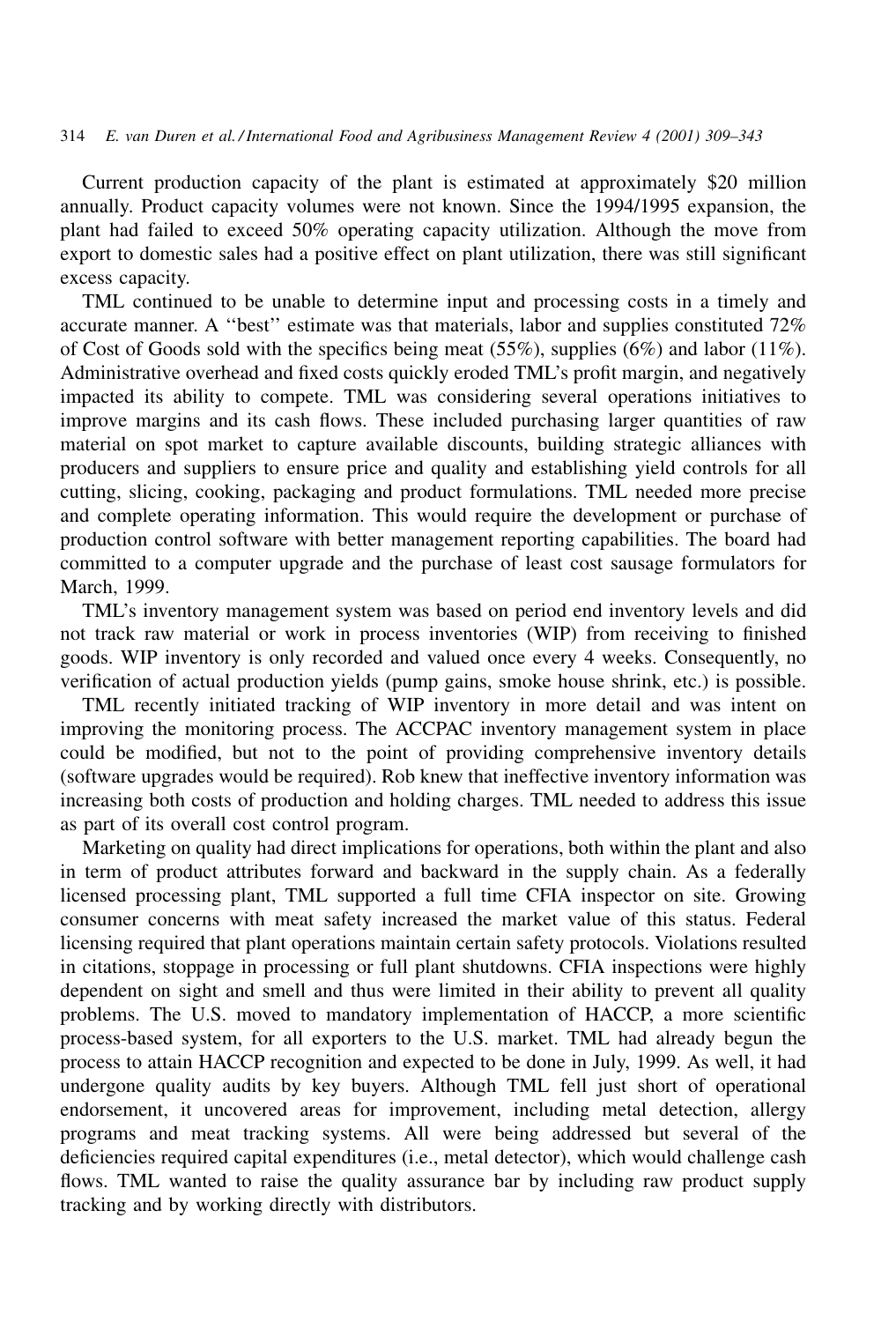#### **5. Human resources review**

TML's 65 employees were guided by Rob Bailey, who assumed the job of president and CEO in June, 1998. Rob was a university-trained chemist with over 30 years of experience in the meat processing industry. Rob had held senior positions in the area of quality control, operations management and marketing. The position of Plant Manager had been vacant since November, 1998, despite TML's recruitment efforts. Peter Delaney was the Operations Manager with support from Rob Bailey. Three supervisors reported to Peter, covering all plant operators. Computer skills were lacking in operations and specific training was being introduced to improve skills in this area.

A new Quality Control Technician had been hired to assist with new product development, formulation, and government approval of labels and to work with marketing personnel on packaging and labeling concerns. A Quality Assurance Manager was also hired to lead introduction of HACCP and training of staff regarding quality issues.

Tom Crawford was hired in November, 1998 to assume the position of Chief Financial Officer. Tom was a Certified Management Accountant and had previous experience in the grain industry. Tom revitalized the accounting system and was working on improving the costing, financial reporting and planning systems.

In the areas of sales and marketing, Lorna Tomassen served as Manager, supported by sales staff in Saskatchewan and Manitoba. Lorna had spent 30 years in the meat processing industry with TML and had extensive sales experience in western Canada and Asia.

Attracting good employees to the small community of Melfort was a constant problem despite TML's commitment to retaining and developing its employees. The company offered employees a tuition reimbursement program and also supported many on the job training initiatives. TML was working with the Carlton Trail Regional Economic Development Authority, a government sponsored rural development group, on the training of 10–20 people in meat cutting. The program ran for 8 weeks and upon completion graduates were offered positions with TML Foods. Several computer skill programs were being offered for administrative and operational staff.

Although numerous skill enhancement programs were underway Rob was concerned that there might not be enough coordination and focus. He wondered whether TML should consider a more comprehensive organizational development program to increase training and development effectiveness. These programs could focus on identifying corporate skill requirements (i.e., Customer Services, Partnering Skills, etc.) and offering comprehensive group training. This would facilitate a common operating culture for TML and allow for corporate and personal growth.

There had been significant discussion surrounding the need for a corporate incentive plan to motivate staff toward achieving corporate objectives. Unfortunately, no plans or agreements had materialized. If TML was to achieve market and operational success, it needed to develop incentives that encouraged appropriate employee responses. The board needed to consider Bonus Systems, Stock Options and other programs to reward employee achievements.

Several corporate initiatives to improve the work environment were also on the table. These included sponsoring the annual employee Christmas party, providing employees with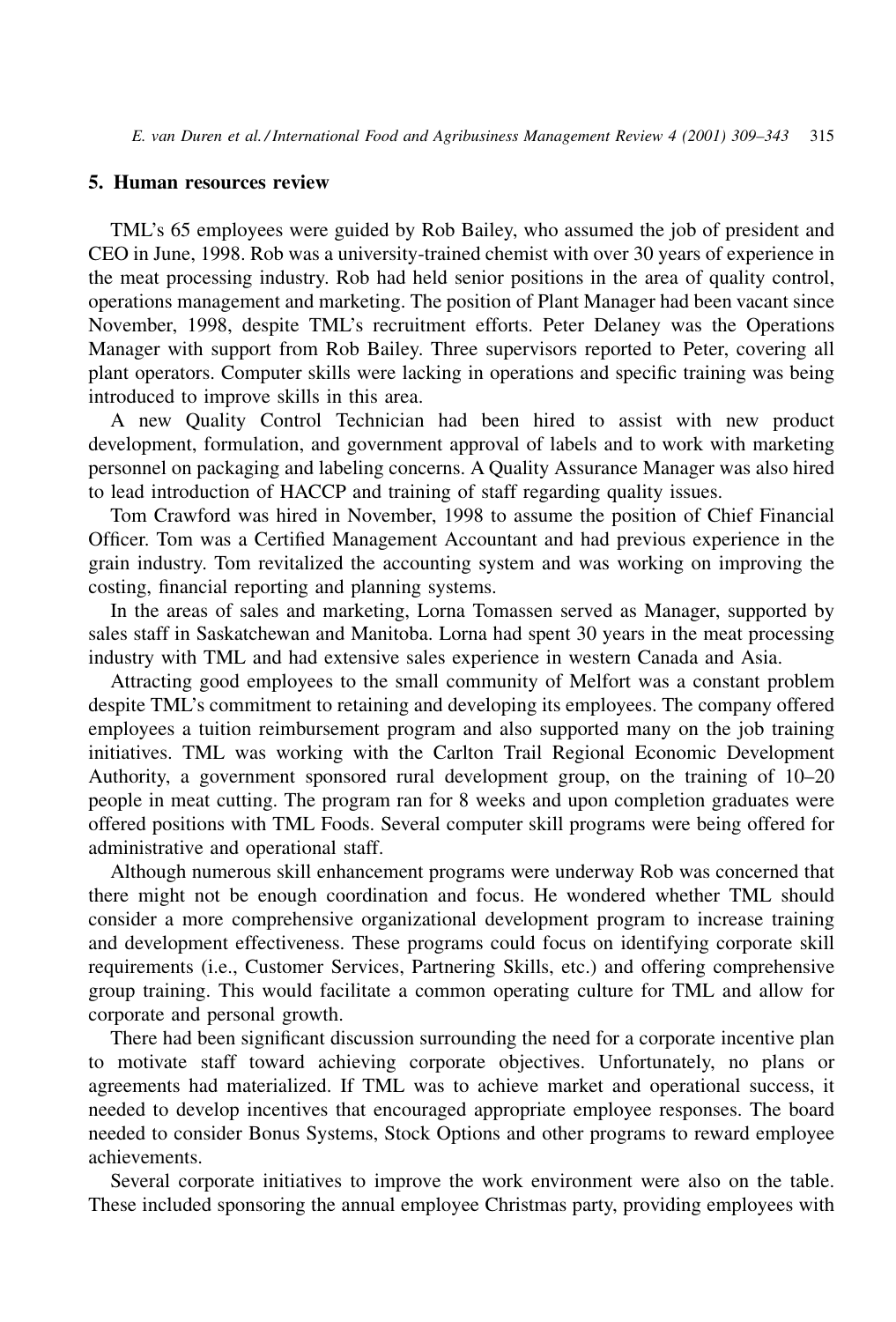a food hamper during the Christmas season and holding an employee lunch, with management cooking and serving. TML offered all employees a standard benefit package including medical, dental and retirement plans.

TML also used the services of several key professional firms to assist in maintaining operational and financial integrity. The legal firm of Robertson Stromberg in Saskatoon handled reporting requirements to the Alberta Stock Exchange and maintained the corporate minute book. Robertson Stromberg also provided legal advice on contractual relationships. Meyers, Norris, Penny served as TML's auditors and provided an audit statement that is presented to shareholders at the annual general meeting. Several consulting firms were also employed to provide specialized analysis and recommendations on administrative and operational issues. KPMG had been hired to diagnose the accounting and costing systems at TML. Farmgate computers were hired to install the new computer network and consultants were hired to assist with the introduction of HACCP.

## 6. Financial review

The unaudited financial statements (Exhibit 1) painted a grim future for TML Foods. AFEF's criterion that TML generate \$12,000,000 sales before 2000 appeared increasingly ambitious.

#### 7. External analysis

TML's board knew that TML's experience in the red meat processing industry was not unique. Since the 1960s, when Iowa Beef Processors (IBP) pioneered large-scale boxed beef production and marketing, consolidation and rationalization had been transforming the beef industry. New vertical business arrangements in the pork industry were completing the transformation of the pork side of the meat-packing industry. Although scale economies were a key driver of change in meat-packing, changes in consumers' tastes and preferences continue to have a more profound influence. These key supply and demand side drivers of change formed the context in which TML's external business threats and opportunities had to be considered. Exhibit 4 contains the data that Cal Hagar had developed for the purpose of a comprehensive SWOT analysis.

## 8. The task ahead

With a quick nod to Cal, Rob Bailey stood and prepared to open the meeting. TML's future would be determined by the objectives and priorities set by the board that day. Rob could feel both the tension and trepidation in the room as he began "Ladies and Gentlemen", we have a great deal of work ahead us. What are your ideas for turning TML around and rebuilding a homegrown Saskatchewan company?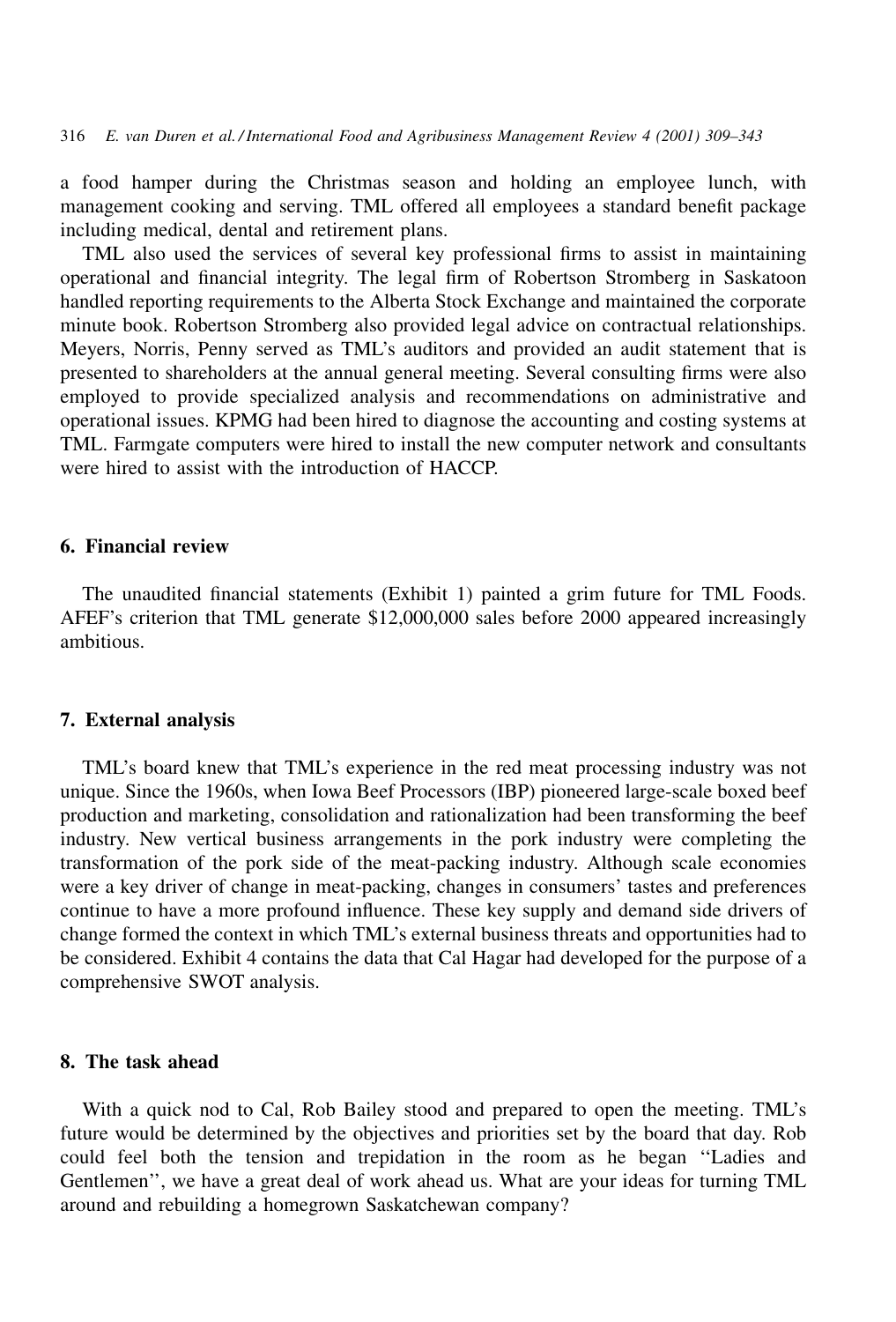# Appendix A. Exhibit 1: TML Foods Inc.—unaudited financial statements (consolidated)

|                                                 | 1997         | 1998        |
|-------------------------------------------------|--------------|-------------|
| Sales                                           | \$6305952    | \$5845944   |
| Cost of goods sold                              |              |             |
| Direct expenses                                 | \$5414095    | \$4856392   |
| Indirect expenses                               | \$646680     | \$800180    |
| Total cost of goods sold                        | \$6060775    | \$5656572   |
| Gross margin                                    | \$245177     | \$189372    |
| Sales expenses                                  | \$402187     | \$368515    |
| Administrative expenses                         | \$495246     | \$564491    |
| Loss before amortization and long-term interest | \$652256     | \$743634    |
| Amortization                                    | \$262645     | \$271901    |
| Interest on long-term debt                      | \$264879     | \$466401    |
| Loss from operations                            | \$1179780    | \$1481936   |
| Other (income) charges                          | $-$ \$364075 | \$15833     |
| Net loss                                        | \$815705     | \$1497769   |
| Deficit, beginning of year                      | \$474969     | \$1290674   |
| Deficit, end of year                            | \$1209674    | \$2788433   |
| Loss per share                                  |              |             |
| <b>Basic</b>                                    | $-$ \$0.024  | $-$ \$0.042 |
| Fully diluted                                   | $-$ \$0.024  | $-$ \$0.042 |

Exhibit 1-1: Statement of loss and deficit, year ended December 31, 1998

Exhibit 1-2: Statement of changes in cash resources, year ended December 31, 1998

|                                            | 1997         | 1998          |
|--------------------------------------------|--------------|---------------|
| Operating                                  |              |               |
| Net loss                                   | $-$ \$815705 | $-$ \$1497769 |
| Amortization                               | \$262645     | \$271901      |
| Loss on disposal of property and equipment | \$7602       | \$18988       |
|                                            | $-$ \$545458 | $-$ \$1206880 |
| Changes in working capital accounts        |              |               |
| Accounts receivable                        | \$4007       | \$139782      |
| Inventory                                  | \$168779     | $-$ \$18524   |
| Prepaid expenses                           | \$389        | $-$ \$1127    |
| Accounts payable and accrued charges       | \$191663     | \$194636      |
| Net cash deficiency from operations        | $-$ \$180620 | $-$ \$892223  |
| Financing                                  |              |               |
| Net long-term debt                         | \$330000     | \$1619762     |
| Repayment of long-term debt                | $-$ \$226613 | $-$ \$62731   |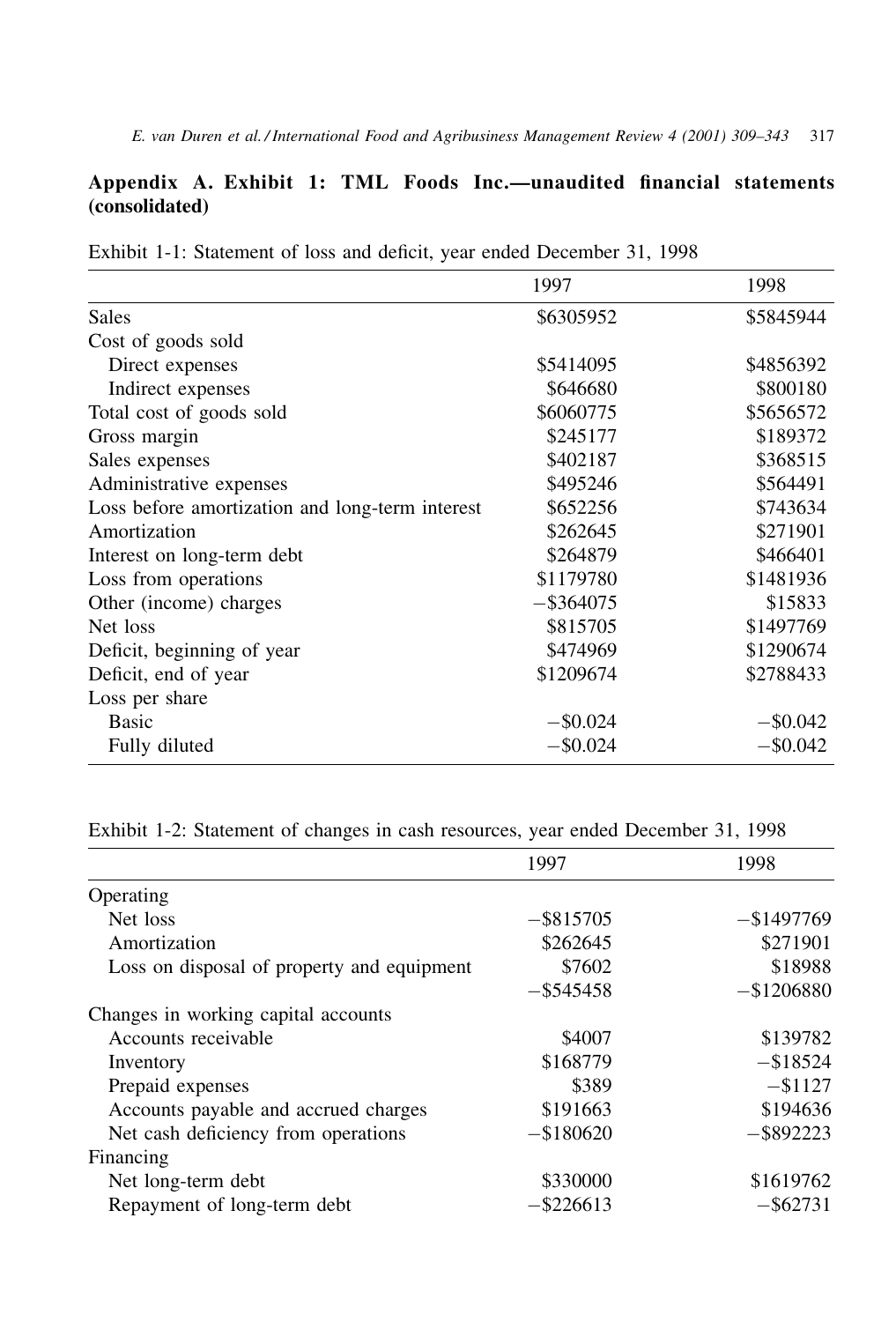318 E. van Duren et al./International Food and Agribusiness Management Review 4 (2001) 309-343

|                                                | 1997         | 1998         |
|------------------------------------------------|--------------|--------------|
| Issuance of share capital                      | \$435078     | \$71054      |
| Net cash surplus from financing                | \$538465     | \$1628085    |
| Investing                                      |              |              |
| Decrease in investments                        | $-$ \$6040   | \$17527      |
| Increase in deferred charges                   | $-$ \$2115   |              |
| Purchase of property and equipment             | $-$ \$244313 | $-$ \$233472 |
| Proceeds on disposal of property and equipment | \$55410      | \$112275     |
| Net cash deficiency from investing             | $-$ \$197058 | $-$ \$103671 |
| Increase in cash resources                     | \$160787     | \$632301     |
| Cash deficiency, beginning of year             | $-$ \$740174 | $-$ \$579387 |
| Cash resources (deficiency), end of year       | $-$ \$579387 | \$52914      |
| Components of cash resources (deficiency)      |              |              |
| Cash                                           |              | \$52914      |
| Bank indebtedness                              | $-$ \$579387 |              |
|                                                | $-$ \$579387 | \$52914      |

# Exhibit 1-2: (Continued)

| Exhibit 1-3: Balance sheet, year ending December 31, 1998 |  |  |  |
|-----------------------------------------------------------|--|--|--|
|                                                           |  |  |  |

|                                          | 1997      | 1998      |
|------------------------------------------|-----------|-----------|
| Assets (current)                         |           |           |
| Cash and short-term investments (note 4) |           | \$52944   |
| Accounts receivable                      | \$439572  | \$299790  |
| Inventory                                | \$515324  | \$533848  |
| Other                                    | \$5393    | \$6520    |
|                                          | \$960289  | \$893072  |
| Investments (note 5)                     | \$32865   | \$15338   |
| Deferred charges                         | \$4290    | \$3185    |
| Property and equipment (note 6)          | \$5105641 | \$4964088 |
| Organization expenses                    | \$27033   |           |
|                                          | \$6130118 | \$5875683 |
| Liabilities (current)                    |           |           |
| Bank indebtedness                        | \$579387  |           |
| Accounts payable and accrued charges     | \$626810  | \$821446  |
| Current portion of long-term debt        | \$135449  | \$61034   |
|                                          | \$1341646 | \$882480  |
| Long-term debt (note 7)                  | \$3509539 | \$5140985 |
| Redeemable preferred shares (note 8)     | \$272800  | \$272800  |
|                                          | \$5123985 | \$6296265 |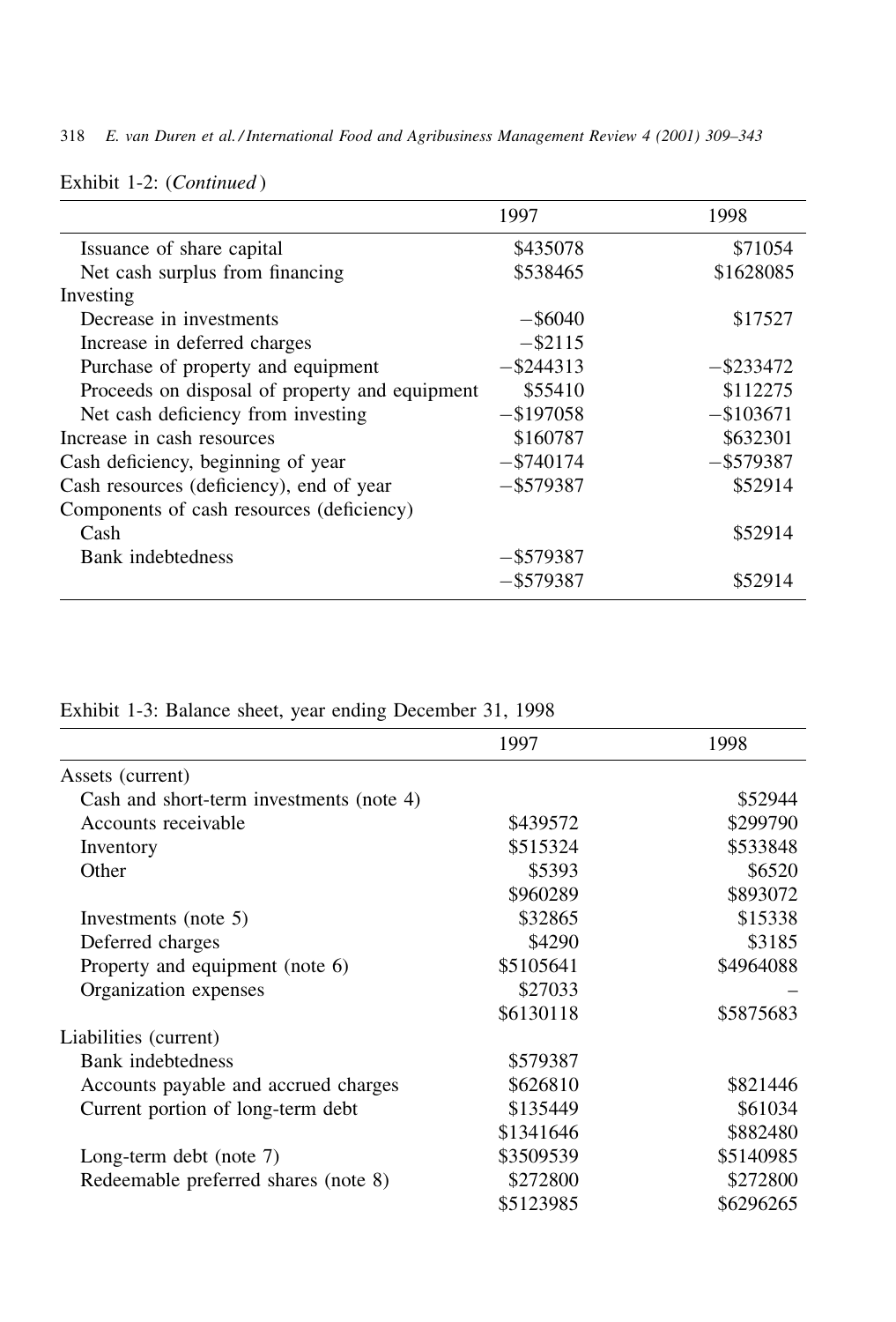|  | Exhibit 1-3: (Continued) |  |
|--|--------------------------|--|
|  |                          |  |

|                        | 1997          | 1998           |
|------------------------|---------------|----------------|
| Shareholder's deficit  |               |                |
| Share capital (note 8) | \$2296807     | \$2367861      |
| Deficit                | $-$ \$1290674 | $-$ \$27884443 |
|                        | \$1006133     | $-$ \$420582   |
|                        | \$6130118     | \$5875683      |

## A.1. Exhibit 1-4: TML Foods Inc.

These are the notes to the consolidated financial statements. December 31, 1998. Users of the TML case should note that these statements are unaudited and contain some inaccuracies, which must be evaluated when using them.

#### A.1.1. Nature of operation

TML Foods Inc. was incorporated on June 13, 1960 and is currently traded on the Alberta Stock Exchange. Though our wholly owned subsidiary Tomassen Meats Ltd. we are a federally inspected value added meat processor located in Melfort, Sask. Our new vision and mission statement is to develop and customize premium meat products for our customers, wrapped in quality and service.

#### A.1.2. Going concerns

These financial statements have been prepared on a going concern basis, which contemplates the realization of assets and the payment of liabilities in the ordinary course of business. Should the company be unable to continue as a going concern, it may be unable to realize the carrying value of its assets and to meet its liabilities as they become due.

The company's ability to continue as a going concern is dependent upon its ability to attain profitable operations and generate funds there from, to continue to obtain borrowings from third parties sufficient to meet current and future obligations and/or restructure the existing debt and payables.

#### A.1.3. Accounting policies

The financial statements have been prepared in accordance with generally accepted accounting principles and include the following significant accounting policies.

A.1.3.1. Inventory. Inventory is valued at the lower of cost and net realized value.

A.1.3.2. Deferred charges. Deferred charges relate to registration of trademarks and are recorded at cost. Amortization is claimed using the straight line method over 5 years. Accumulated amortization at December 31, 1998 amounted to \$2,339 (\$1,234 in 1997).

A.1.3.3. Property and equipment. Property and equipment are recorded at cost. Amortization is provided using the following methods at rates intended to amortize the cost of the assets over their estimated useful lives. The annual rates are as follows: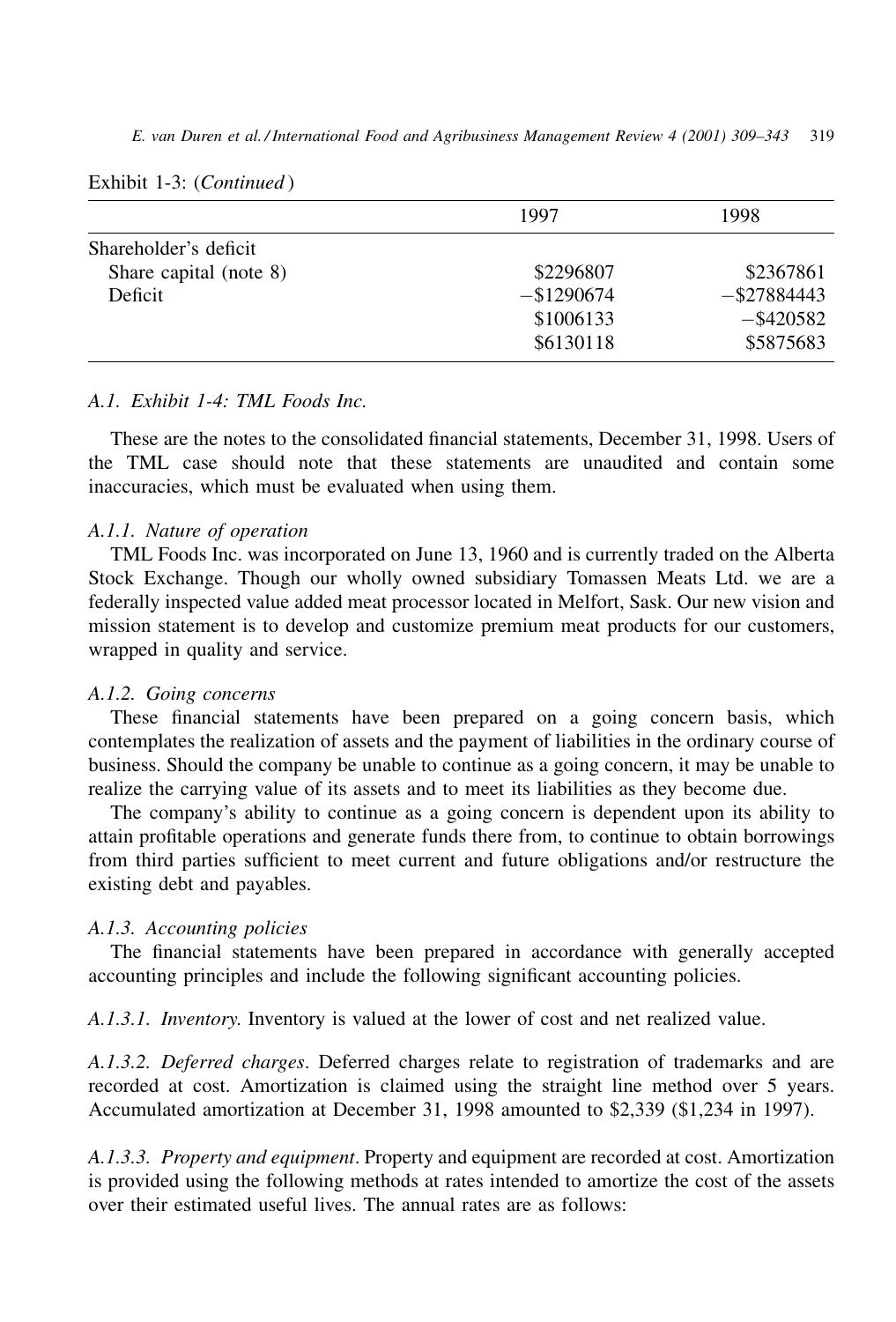|                    | Method            | Rate     |
|--------------------|-------------------|----------|
| <b>Buildings</b>   | Straight line     | 40 years |
| Equipment          | Straight line     | 20 years |
| Automotive         | Declining balance | 20%      |
| Computer equipment | Declining balance | 30%      |
| Pavement           | Straight line     | 40 years |

320 E. van Duren et al./International Food and Agribusiness Management Review 4 (2001) 309–343

A.1.3.4. Government assistance. Claims for assistance under various government grant programs are reflected as a reduction of the cost of related assets (or expenses) in the period in which eligible expenditures are incurred.

A.1.3.5. Earnings per share. Basic earnings per share is calculated on the weighted average number of shares outstanding during the year. Fully diluted earnings per share is calculated on the weighted average number of shares that would have been outstanding during the respective period had all the share options been exercised at the beginning of the year, provided the resulting amounts are not anti-dilutive.

## A.1.4. Cash and short-term investments

Cash and short-term investments are presented net of a bank operating loan of \$160,000 which bears interest at prime rate (6.75 at December 31, 1998) and is secured by short-term investments.

| 1997  | 1998  |
|-------|-------|
| 10000 |       |
| 18473 | 10656 |
| 4392  | 4682  |
| 32865 | 15338 |
|       |       |

# A.1.5. Investments

## A.1.6. Property and equipment

|                        | 1997 (Net book value) | 1998    |                             |                   |
|------------------------|-----------------------|---------|-----------------------------|-------------------|
|                        |                       | Cost    | Accumulated<br>amortization | Net book<br>value |
| Land                   | 46100                 | 46100   |                             | 46100             |
| <b>Buildings</b>       | 1759917               | 2069042 | 265351                      | 1803691           |
| Equipment              | 2825394               | 3515970 | 883303                      | 2632667           |
| Automotive             | 54813                 | 140710  | 84251                       | 56459             |
| Computer equipment     | 35690                 | 42307   | 13936                       | 28371             |
| Pavement               | 37112                 | 48576   | 12639                       | 35937             |
| Investment tax credits | 346615                | 360863  |                             | 360863            |
|                        | 5105641               | 6223568 | 1259480                     | 4964088           |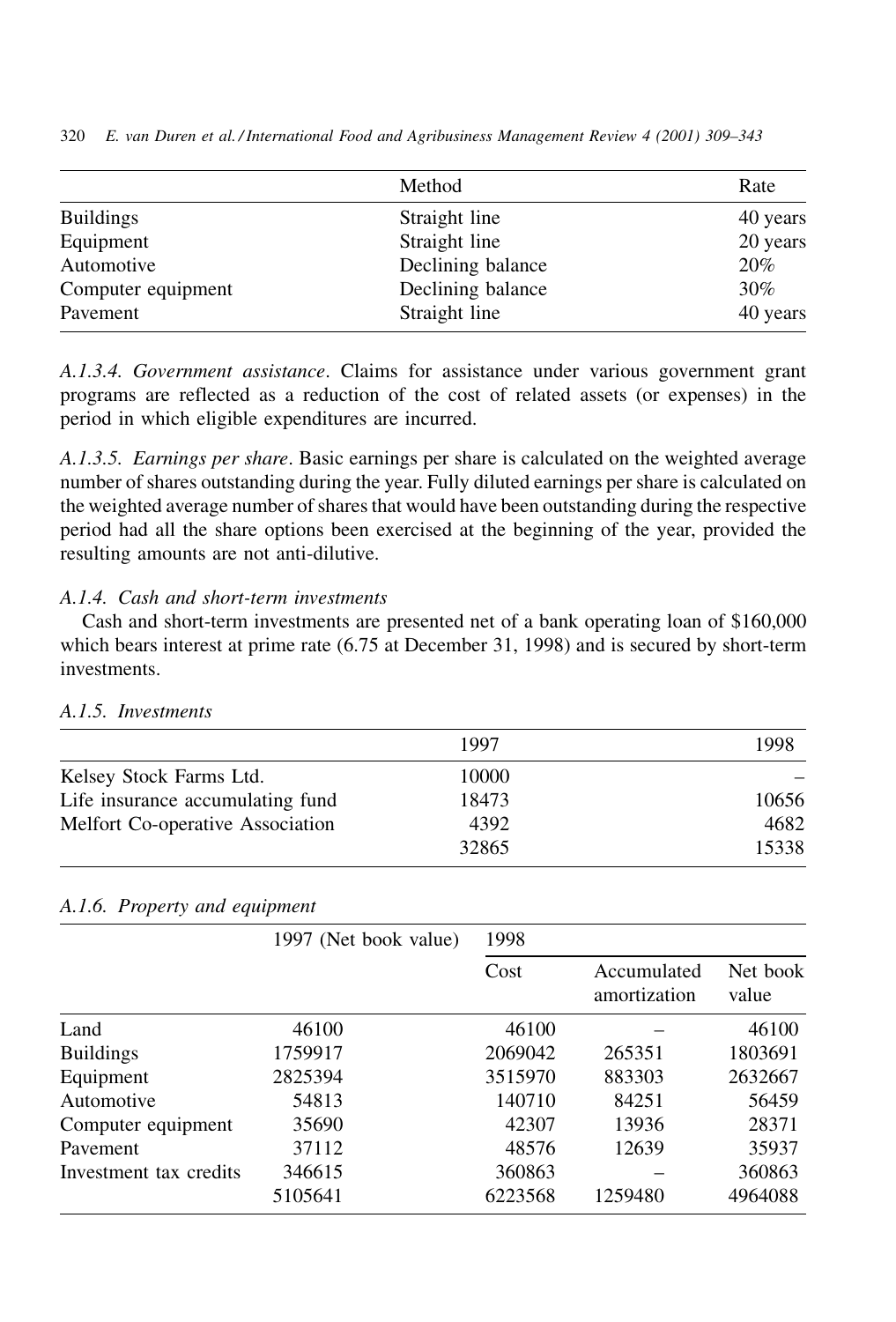## A.1.7. Long-term debt

|                                                                                                                                                                                                                                                                                                                            | 1997                         | 1998                        |
|----------------------------------------------------------------------------------------------------------------------------------------------------------------------------------------------------------------------------------------------------------------------------------------------------------------------------|------------------------------|-----------------------------|
| Non-interest bearing loans, payable in annual<br>installments of \$13,275, due April, 2001, unsecured                                                                                                                                                                                                                      | 53097                        | 39822                       |
| Conditional purchase agreements payable in monthly<br>installments of $$4,808$ (4,171 in 1997) including<br>interest at 0.0% to 15.4%, over various periods,<br>secured by equipment having a net book value<br>of \$231,893                                                                                               | 155170                       | 158453                      |
| Prime plus 2% demand loan, payable in monthly<br>principal plus interest installments of \$23,895                                                                                                                                                                                                                          | 2636721                      |                             |
| Term loans bearing interest at prime plus 1%<br>$(6.75\%$ at December 31) payable in monthly<br>principal installments at \$500, due<br>October, 2000, unsecured                                                                                                                                                           |                              | 10622                       |
| Prime plus 2% loan including interest, payable to<br>controlling shareholder, with no set repayments<br>terms, unsecured                                                                                                                                                                                                   |                              | 2877361                     |
| Advances from controlling shareholder bearing interest<br>rates of between 8.75% and 15%, with undetermined<br>repayment terms, secured by all assets                                                                                                                                                                      |                              | 1315761                     |
| Convertible debenture maturing March 1, 2003 bearing<br>interest at a rate of 10% per annum, which is paid<br>by issuing capital stock. This debt may be converted<br>into common shares at a 15% discount at the<br>holder's option any time after March 1, 1999                                                          | 500000                       | 500000                      |
| Convertible debenture maturing August 31, 2004 bearing<br>interest at a rate of 15% per annum, which is paid<br>by issuing capital stock. This debt may be converted<br>into common shares at the maximum discount allowed<br>by the exchange not to exceed 25% at the holder's<br>option any time after September 1, 2000 | 300000                       | 300000                      |
| Less current portion                                                                                                                                                                                                                                                                                                       | 3644988<br>135449<br>3509539 | 5202019<br>61034<br>5140985 |

As the controlling shareholder has indicated they do not intend to request payments of either principal or interest until at least January, 2000 no amounts have been calculated as current with regard to the amounts payable to this shareholder. Principal repayments over the next 4 years are estimated as follows: 61,034, 63,774; 79,042; 5,047.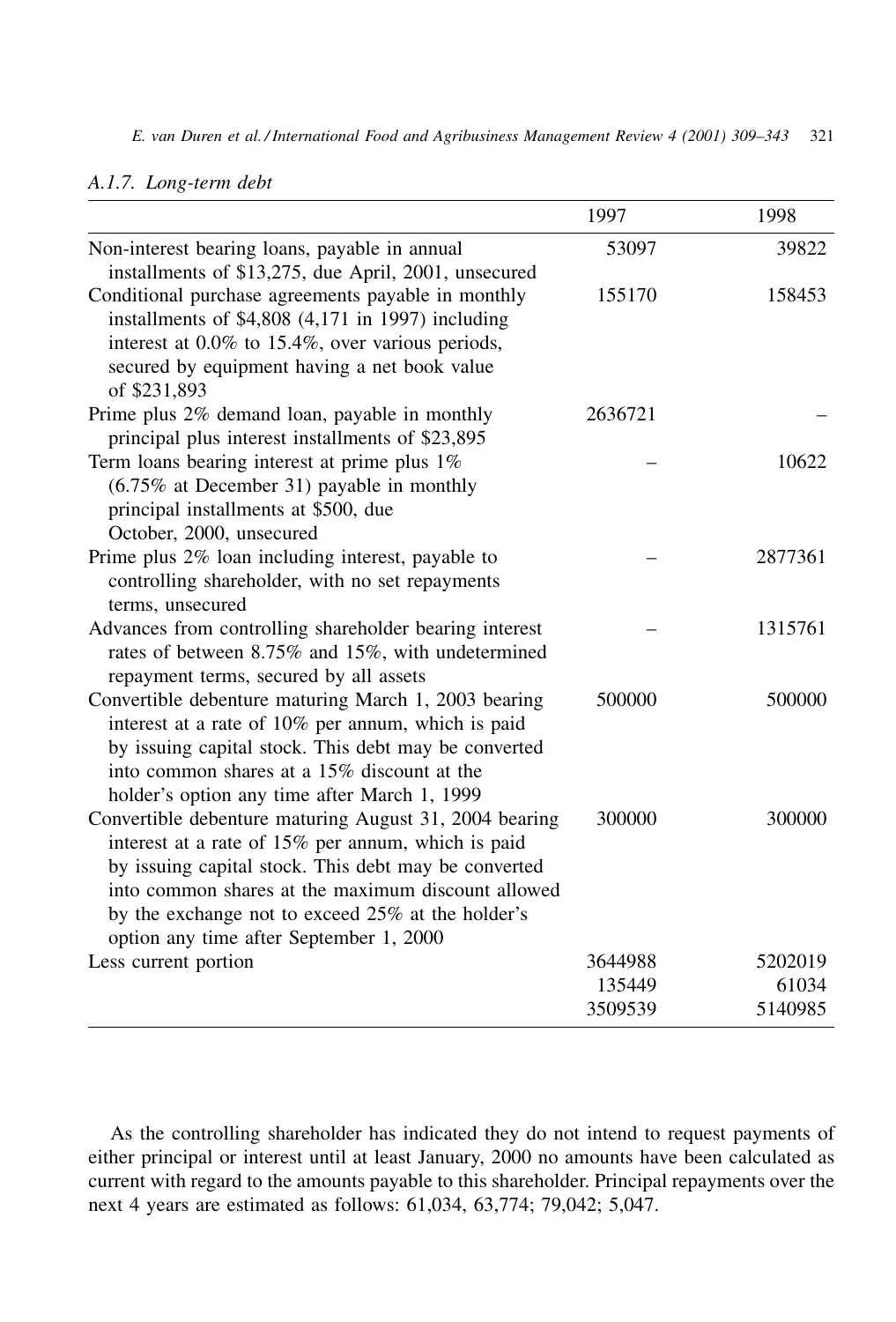322 E. van Duren et al./International Food and Agribusiness Management Review 4 (2001) 309–343

|  |  | A.1.8. Share capital |
|--|--|----------------------|
|--|--|----------------------|

| Authorized                                    |         |         |
|-----------------------------------------------|---------|---------|
| Unlimited number of common shares without     |         |         |
| nominal or per value                          |         |         |
| Unlimited number of first preferred shares    |         |         |
| Unlimited number of second preferred shares   |         |         |
| Issued and fully paid                         |         |         |
| 35,641,156 (34,970,741 in 1997) common shares | 2296807 | 2367861 |
| 272,800 second preferred shares—series I      | 272800  | 272800  |
|                                               | 2569607 | 2640661 |
|                                               |         |         |

- (a) The first and second preferred shares may be issued in one or more series and the directors are authorized to fix the number of shares in each series and to determine the designation, rights, privileges and conditions attached to the shares of each series. In 1996, the directors authorized the issuance of a maximum of 286,300 second preferred shares—series I, of which 272,800 were issued. The second preferred shares—series I are non-voting, redeemable at \$1 per share, retractable after July 31, 2002, convertible into common shares at a rate of 1 to 1, and bear a  $4\%$  annual cumulative dividend.
- (b) Of the common shares issued.
- (c) During the year, 569,952 common shares were issued in satisfaction of interest of  $$47,109$  accruing to June 30, 1998 on the long-term debt in note 5; 100,463 common shares were issued in satisfaction of interest of \$23,945 accruing on that long-term debt for the period of October 1, 1997 to December 31, 1997.
- (d) Additionally, 1,129,500 common shares have been reserved by the company for options granted to certain directors, officers and employees of the company. A total of 320,000 common shares have been reserved for options exerciseable at \$0.1275 per share on or prior to October 23, 1999; 9,500 common shares have been reserved for options exerciseable at \$0.165 per share on or prior to December 14, 2000; 400,000 common shares have been reserved for options exerciseable at \$0.16 per share on or prior to February 23, 2001, and 400,000 common shares have been reserved for options exerciseable at \$0.15 per share on or prior to January 14, 2002.

#### A.1.9. Income taxes

The company's effective tax rate approximates 37%. However, since losses occurring in these financial statements may not be recognized until realized in future periods, this effective rate is not reflected in the financial statements.

The company and its related subsidiaries have incurred losses of \$3,816,839 (\$2,649,598) in 1997) for income tax purposes which are available to reduce future years' taxable income. These losses expire as follows: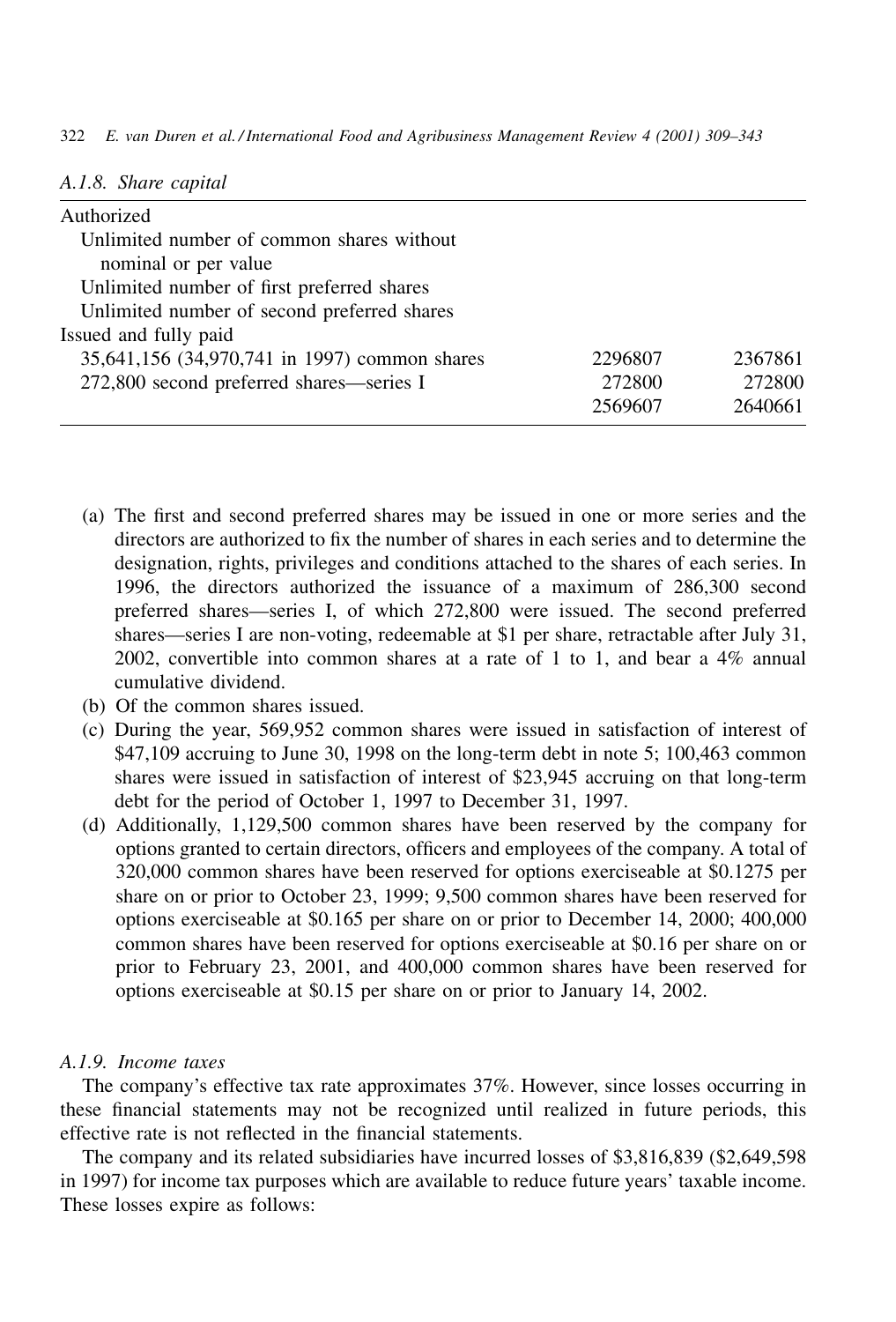| 1999 | 1839462 |
|------|---------|
| 2000 | 606755  |
| 2001 | 1167241 |
| 2002 | 202820  |

E. van Duren et al./International Food and Agribusiness Management Review 4 (2001) 309–343 323

Federal investment tax credits of \$22,693 (\$22,593 in 1997) can be applied to reduce future years' federal income taxes to the extent that any are payable within 10 years of earning the credits. These tax credits expire as follows:

| 2003 | 8347  |
|------|-------|
| 2004 | 14246 |

Provincial investment tax credits of \$360,863 (\$346,615 in 1997) can be applied to reduce future years' Saskatchewan income taxes to the extent that any is payable within 7 years of earning the credits. These tax credits expire as follows:

| 2002 | 159477 |
|------|--------|
| 2003 | 169997 |
| 2004 | 17141  |
| 2005 | 14248  |

No recognition has been given in these financial statements to the potential tax savings which may result form the above items.

## A.1.10. Contingent liability

The company is presently the defendant in two separate legal suits claiming damages against the company. As the outcome of these suits cannot be determined and the amounts are not determinable, they have not been recorded in the financial statements.

## A.1.11. Segmented information

The company's principle business activity is the processing and distribution of meat and related food products. All of the company's operations, employees and assets are located in Canada. Sales to customers in foreign countries amounted to \$1,060,995 (\$1,129,556 in 1997).

## A.1.12. Related party transactions

During the year ended December 31, 1998, the company accrued \$382,174 (\$95,000 in 1997) as interest to its controlling shareholder. All other transactions with related parties were in the normal course of business

## A.1.13. Financial instruments

A.1.13.1. Credit concentrations. Financial instruments that potentially subject the company to concentrations of credit risk consist primarily of trade accounts receivable. As at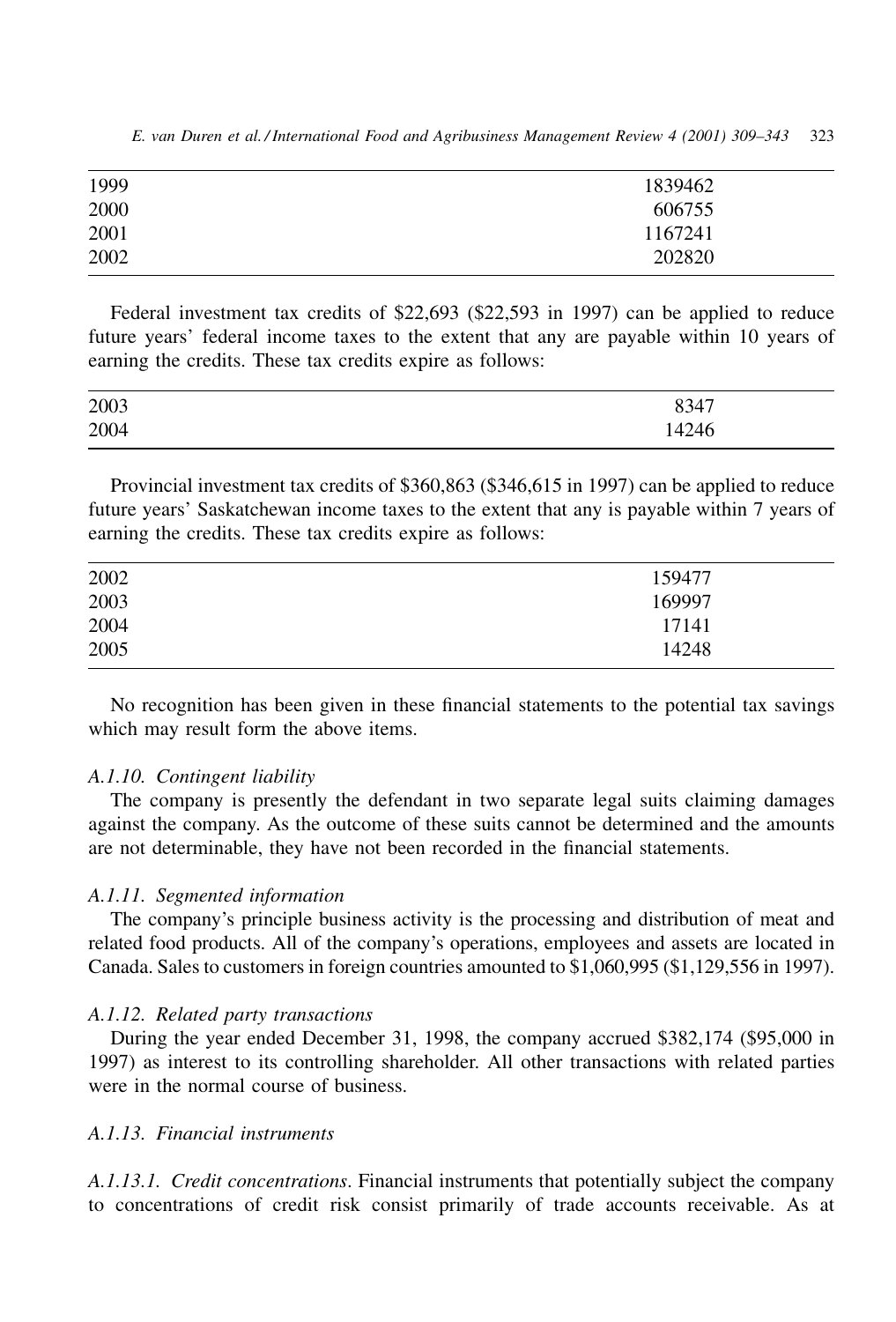December 31, 1998 accounts receivable included \$128,254 from one company. This amount was subsequently paid in full.

| Date      | Volume | High | Low  | Close |
|-----------|--------|------|------|-------|
| Nov, 1999 | 3500   | 0.03 | 0.03 | 0.03  |
| Oct, 1999 | 32500  | 0.06 | 0.05 | 0.05  |
| Sep, 1999 | 4000   | 0.04 | 0.04 | 0.04  |
| Aug, 1999 | 2300   | 0.05 | 0.04 | 0.04  |
| Jul, 1999 | 9500   | 0.05 | 0.05 | 0.05  |
| Jun, 1999 | 4000   | 0.05 | 0.05 | 0.05  |
| May, 1999 | 10000  | 0.08 | 0.05 | 0.05  |
| Apr, 1999 | 5500   | 0.09 | 0.06 | 0.09  |
| Mar, 1999 | 6000   | 0.07 | 0.06 | 0.06  |
| Feb, 1999 | 2000   | 0.1  | 0.06 | 0.1   |
| Jan, 1999 | 27200  | 0.08 | 0.06 | 0.08  |
| Dec, 1998 | 3500   | 0.11 | 0.05 | 0.11  |
| Nov, 1998 | 33500  | 0.07 | 0.02 | 0.07  |
| Oct, 1998 | 2100   | 0.08 | 0.08 | 0.08  |
| Sep, 1998 | 10200  | 0.1  | 0.08 | 0.08  |
| Aug, 1998 | 17700  | 0.11 | 0.06 | 0.11  |
| Jul, 1998 | 6000   | 0.1  | 0.08 | 0.08  |
| Jun, 1998 | 11000  | 0.1  | 0.06 | 0.1   |
| May, 1998 | 6000   | 0.1  | 0.08 | 0.08  |
| Apr, 1998 | 45000  | 0.12 | 0.08 | 0.08  |
| Mar, 1998 | 63000  | 0.18 | 0.12 | 0.12  |
| Feb, 1998 | 14000  | 0.1  | 0.1  | 0.1   |
| Jan, 1998 | 10000  | 0.1  | 0.09 | 0.09  |
| Dec, 1997 | 11500  | 0.12 | 0.07 | 0.07  |
| Nov, 1997 | 14000  | 0.18 | 0.14 | 0.14  |
| Oct, 1997 | 4700   | 0.18 | 0.16 | 0.18  |
| Sep, 1997 | 22200  | 0.16 | 0.13 | 0.14  |
| Aug, 1997 | 12500  | 0.13 | 0.13 | 0.13  |
| Jul, 1997 | 12000  | 0.14 | 0.12 | 0.12  |
| Jun, 1997 | 20500  | 0.15 | 0.13 | 0.15  |
| May, 1997 | 40400  | 0.2  | 0.18 | 0.2   |
| Apr, 1997 | 11500  | 0.2  | 0.18 | 0.19  |
| Mar, 1997 | 7500   | 0.2  | 0.19 | 0.19  |
| Feb, 1997 | 11000  | 0.21 | 0.2  | 0.2   |
| Jan, 1997 | 5200   | 0.2  | 0.19 | 0.2   |
| Dec, 1996 | 6000   | 0.23 | 0.2  | 0.21  |
| Nov, 1996 | 24500  | 0.24 | 0.17 | 0.24  |
| Oct, 1996 | 6500   | 0.3  | 0.2  | 0.2   |
| Sep, 1996 | 16000  | 0.35 | 0.3  | 0.33  |
| Aug, 1996 | 51900  | 0.35 | 0.28 | 0.34  |
| Jul, 1996 | 3000   | 0.33 | 0.33 | 0.33  |

Exhibit 1-4: TML Foods Inc.—monthly stock price information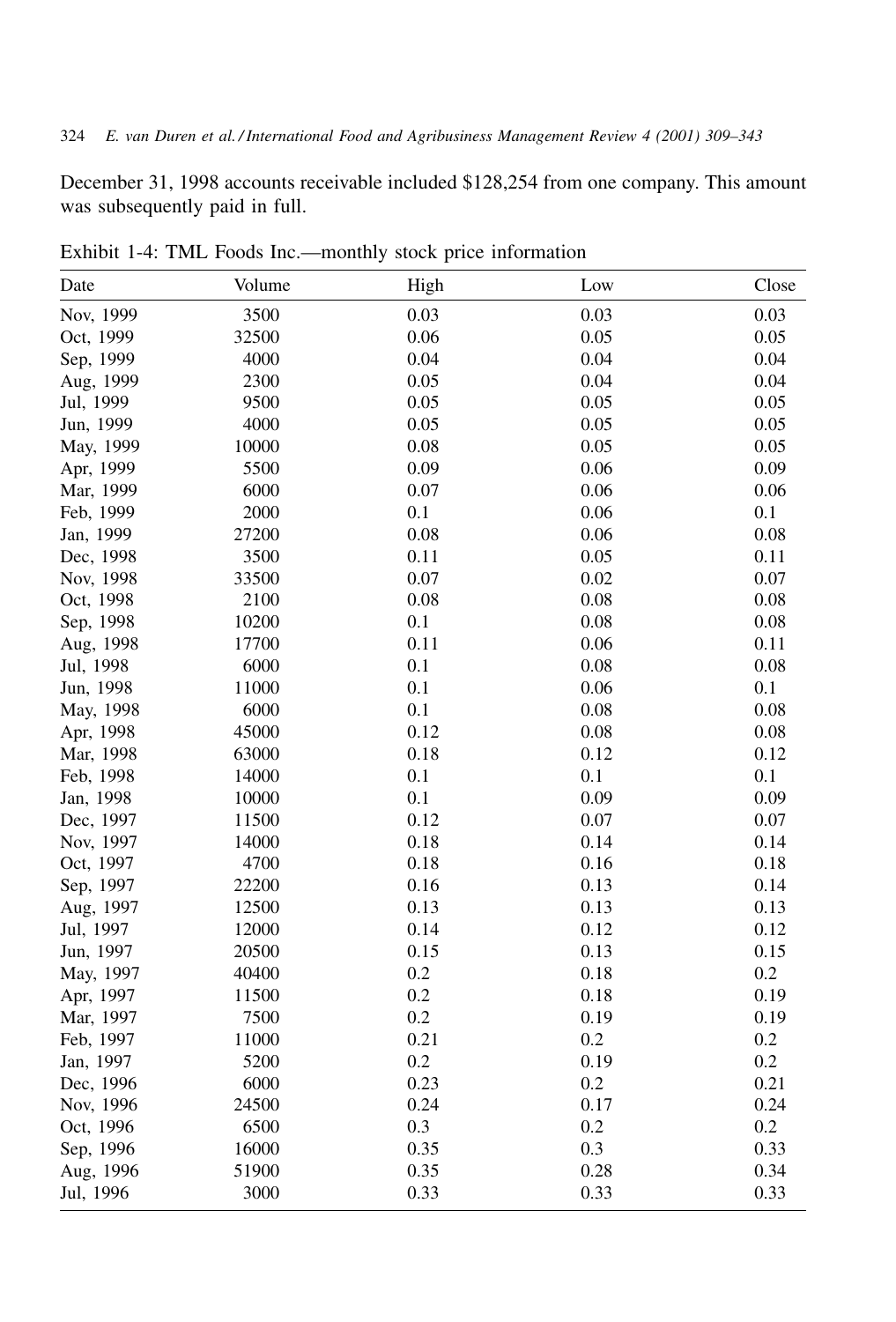

## Exhibit 1-4: Additional financial information—TML Stock Price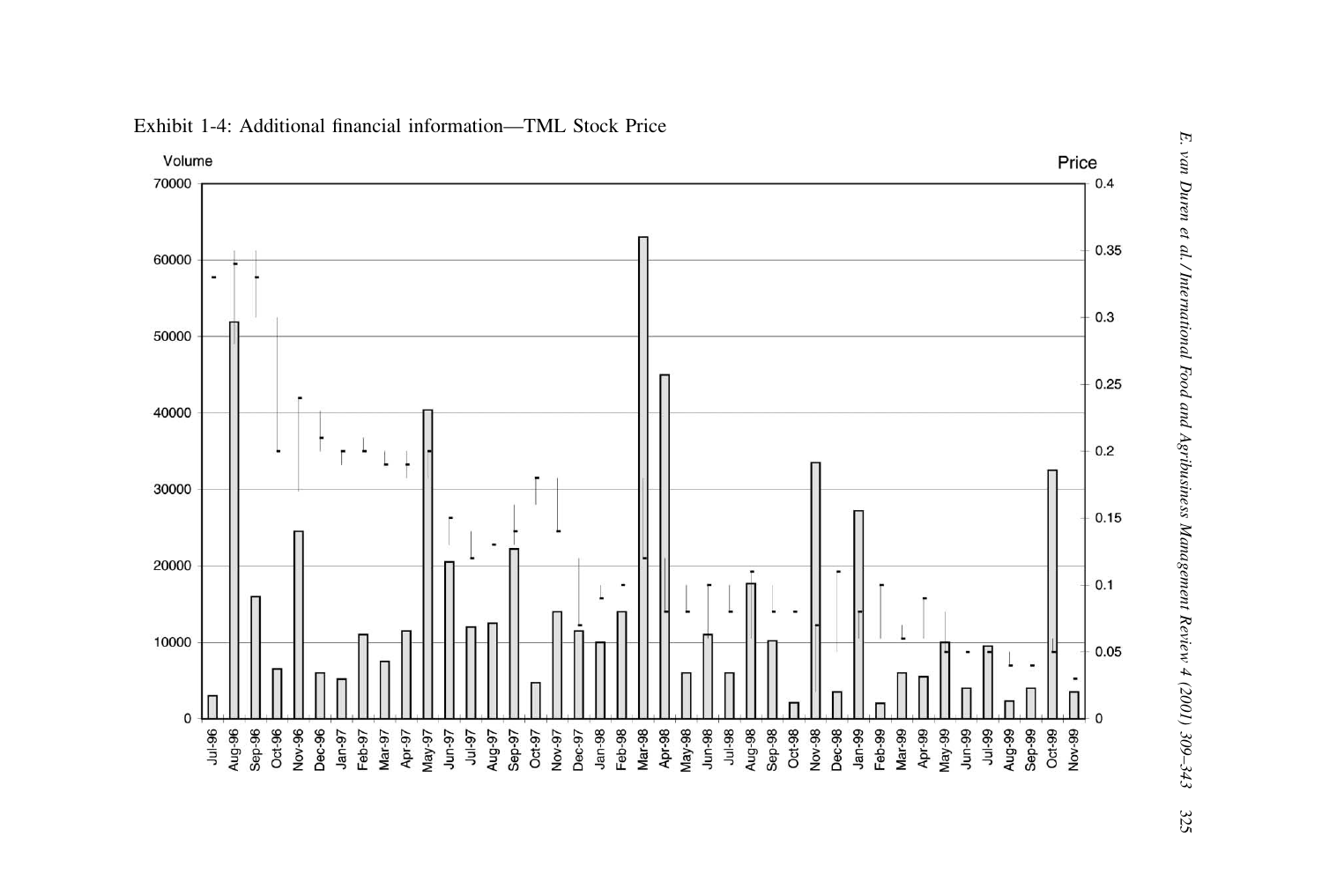326 E. van Duren et al./International Food and Agribusiness Management Review 4 (2001) 309–343

|                              | 1994  | 1995    | 1996    | 1997    |
|------------------------------|-------|---------|---------|---------|
| Liquidity ratios             |       |         |         |         |
| Current ratio                | 1.56  | 0.75    | 0.38    | 0.72    |
| Quick ratio                  | 0.75  | 0.40    | 0.15    | 0.16    |
| Inventory turnover           | 12.49 | 11.73   | 13.05   | 11.76   |
| Accounts receivable turnover | 16.20 | 13.99   | 16.04   | 14.35   |
| Leverage ratios              |       |         |         |         |
| Debt/asset ratio             | 0.33  | 0.62    | 0.89    | 0.84    |
| Debt/equity ratio            | 0.58  | 1.76    | 9.55    | 5.09    |
| Operating ratios             |       |         |         |         |
| Gross margin                 | 0.12  | 0.09    | 0.02    | 0.04    |
| <b>ROA</b>                   | 0.08  | $-0.03$ | $-0.21$ | $-0.13$ |
| <b>ROI</b>                   | 0.13  | $-0.09$ | $-2.20$ | $-0.36$ |
| Net margin                   | 0.04  | $-0.02$ | $-0.15$ | $-0.13$ |

Exhibit 1-5: Additional financial information—selected ratios

## Appendix B. Exhibit 2: Potential meat products under consideration by TML

Value added products are a necessity to TML. The products that TML needs to develop, market and produce successfully must add value for their ultimate consumers. The list of products described here is illustrative of the types of products that TML is considering making central to its product-market mix.

## B.1. Frozen/fresh products

- 1. Shish-kebobs: Meat and frozen vegetables on skewers, which could be thawed and barbequed.
- 2. Meat patties: Pre-formed and pre-seasoned frozen meat patties.
- 3. Stir fry strips: Pre-seasoned strips of beef that can be used in stir fries.
- 4. Beef stew mix: Pieces of spiced beef, with vegetables that can be slow-cooked into a hearty, home-style stew.
- 5. Hams: Hams that provide smaller numbers of servings; sliced ham in resealable packaging.
- 6. Case ready meats: Any meat product that is pre-cut and ready to be sold by retailers.
- 7. Consumer ready products
	- a. Individually wrapped cuts that can be microwaved (in their packages).
	- b. Oven or grill ready meat.
	- c. Marinated meats—i.e., shish kebobs, ribs.
	- d. Specialty breakfast products-smaller sausages, sausage rounds, specialty bacon (displayed on shrink-wrap trays).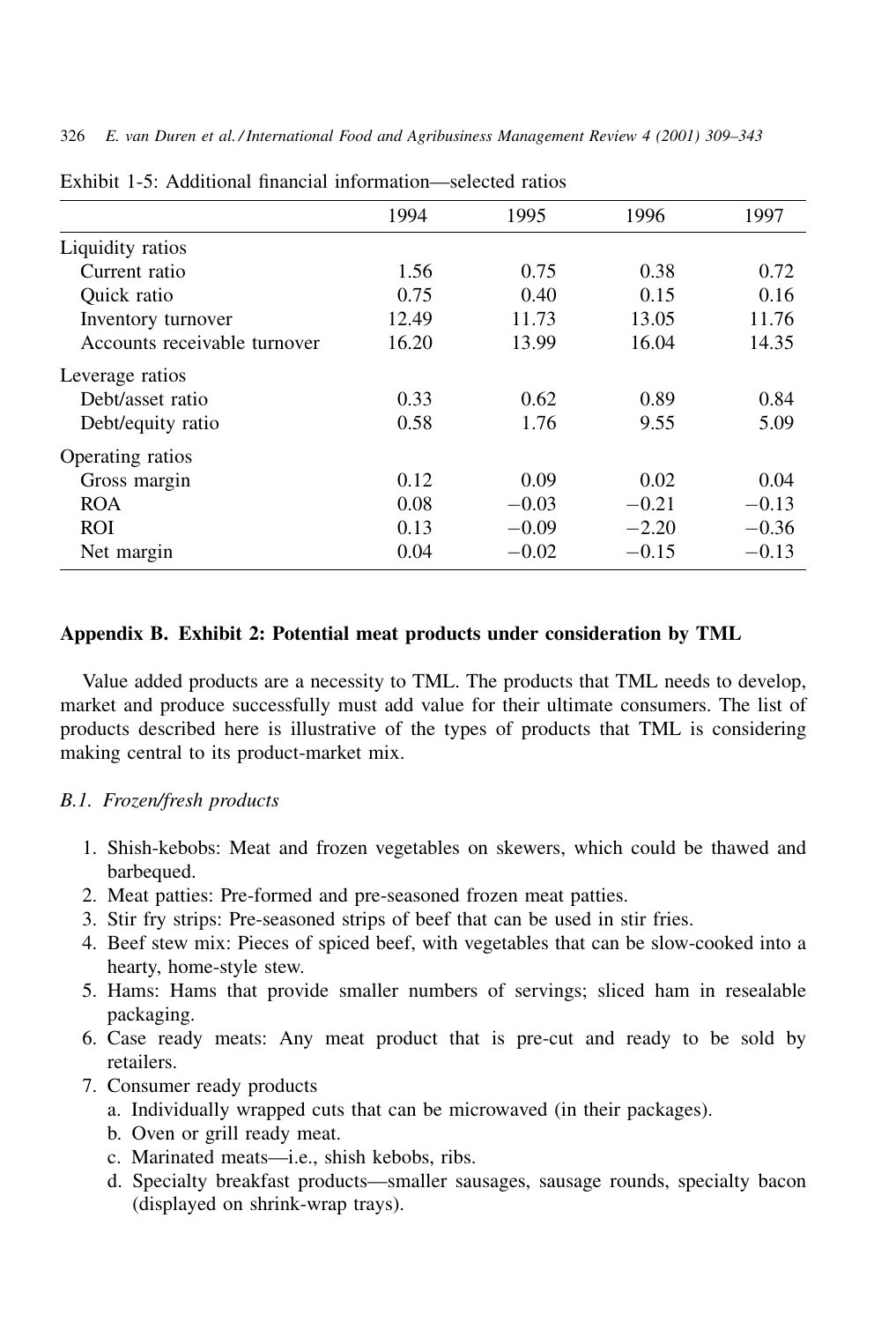E. van Duren et al./International Food and Agribusiness Management Review 4 (2001) 309–343 327

## B.2. Snack foods

- 8. Beef jerky: Dried beef products with various types of spicing (mild, medium, hot and spicy, standard, teriyaki, etc.).
- 9. Pepperoni and other small serving meats such as luncheon meat and crackers.

## B.3. Pre-cooked products

- 10. Heat and serve pot roast (microwaveable, small pot roasts).
- 11. Heat and serve meat loaf.
- 12. Heat and serve meat stew.

## B.4. Take out to eat (TOTE) products

13. Similar to pre-cooked products except that they would be larger in size and marketed to retailers.

Many additional beef product ideas can be found at www.beef.org and www.meatami.org. A note on packaging: New products must contain convenient cooking instructions, nutrition information, servings per packaging. Packaging must also be attractive, safe and convenient

|                                                     | Percentage of total sales<br>in 1998 |
|-----------------------------------------------------|--------------------------------------|
|                                                     |                                      |
| Grocery                                             |                                      |
| Northwest Stores (Manitoba)                         | 22.34\%                              |
| Arctic Co-op (Manitoba)                             | 7.48%                                |
| Federated Co-op (AB, SK and MB)                     | 13.50%                               |
| Agora (IGA, Saskatchewan)                           | $1.22\%$                             |
| Grocery People (Alberta)                            | 0.76%                                |
| <b>Associated Groceries</b>                         | $1.37\%$                             |
| Western Grocers (Saskatchewan, Alberta)             | $1.22\%$                             |
| Costco (starting in 1999)                           | $\theta$                             |
| Pratts and Food Fair (starting in 1999)             | 0                                    |
| Schwans (starting in 1999)                          | $\theta$                             |
| Local Saskatchewan Retail Stores (Wally)            | 22.60%                               |
| Local Alberta Retail Stores (Darcy) (starting 1999) | 0                                    |
| Snack foods                                         |                                      |
| Jimmy Zees and Best Direct                          | $0.21\%$                             |
| Spitz Sales                                         | 5.30%                                |

## Appendix C. Exhibit 3: TML—selected marketing data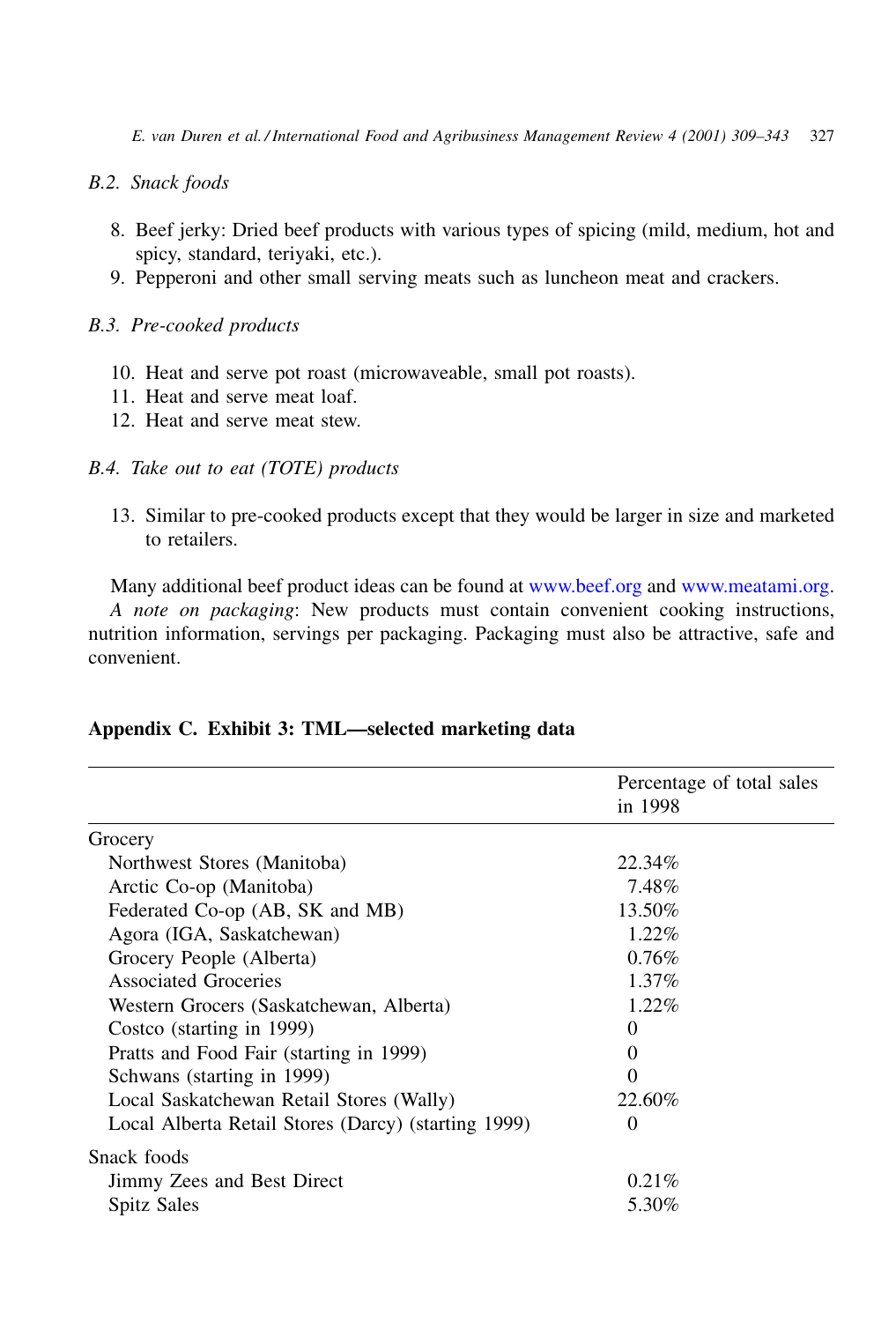| Appendix C. (Continued)              |                                      |  |  |  |  |
|--------------------------------------|--------------------------------------|--|--|--|--|
|                                      | Percentage of total sales<br>in 1998 |  |  |  |  |
| Co-packing                           |                                      |  |  |  |  |
| Shirley Shishliki (starting in 1999) |                                      |  |  |  |  |
| Drake Meats (starting in 1999)       |                                      |  |  |  |  |

 $\overline{0}$ 

4.78%

1.16%

5.17%

E. van Duren et al./International Food and Agribusiness Management Review 4 (2001) 309–343 328

### Appendix D. Exhibit 4: TML—environmental scan

As a medium sized, value added red meat processor, TML faces a number of key external threats and opportunities. These can be grouped under general and industry environments.

#### D.1. General environment—demographic

Teddy's Corn Beef (starting in 1999)

Export

**Retail Store** 

Nichimen (Japan)

Day Lee Foods (Japan)

Plant Store (Melfort, Sask.)

Key demographic trends that affect food processors are a decline in population growth rates, an aging population and increasing ethic and family diversity. These trends also affect other developed countries. Although the Canadian population is not expected to grow significantly in the coming decades, conservative estimates based on current birth and immigration rates indicate a forecast annual increase of 1.2% or about 360,000 people. Saskatchewan's population growth is expected to remain relatively flat with projections of only a 2% total increase over the next 20 years. The first of the "baby boomers" reached 50 years of age last year. This large group of consumers has maintained its profound influence on consumer behavior and this is not likely to change as they get older. Saskatchewan's population is aging somewhat faster than the Canadian population in general, with about 2.5% more senior citizens. Several characteristics typify today's "graying" population's demand for food. Currently, senior citizens are better off financially and are more willing to spend than previous retirees who survived world wars and the depression. They also have fewer household expenses have more free time and are more physically active. More than ever they are concerned with maintaining their health.

The second major demographic factor is the ethnic diversity of the population. According to Statistics Canada, before 1961, 95% of immigrants to Canada were from the U.S. and Europe. Today, Asia and the Middle East have become the major sources of immigrants. Of the 1.5 million immigrants who arrived in Canada between 1991 and 1996, 56% were Asian. This increasing ethnic blend in our population is having an impact on shifts in consumption tastes.

The third major demographic change is in the size and composition of Canadian households. The size of the Canadian household continues to fall and was 2.6 persons in the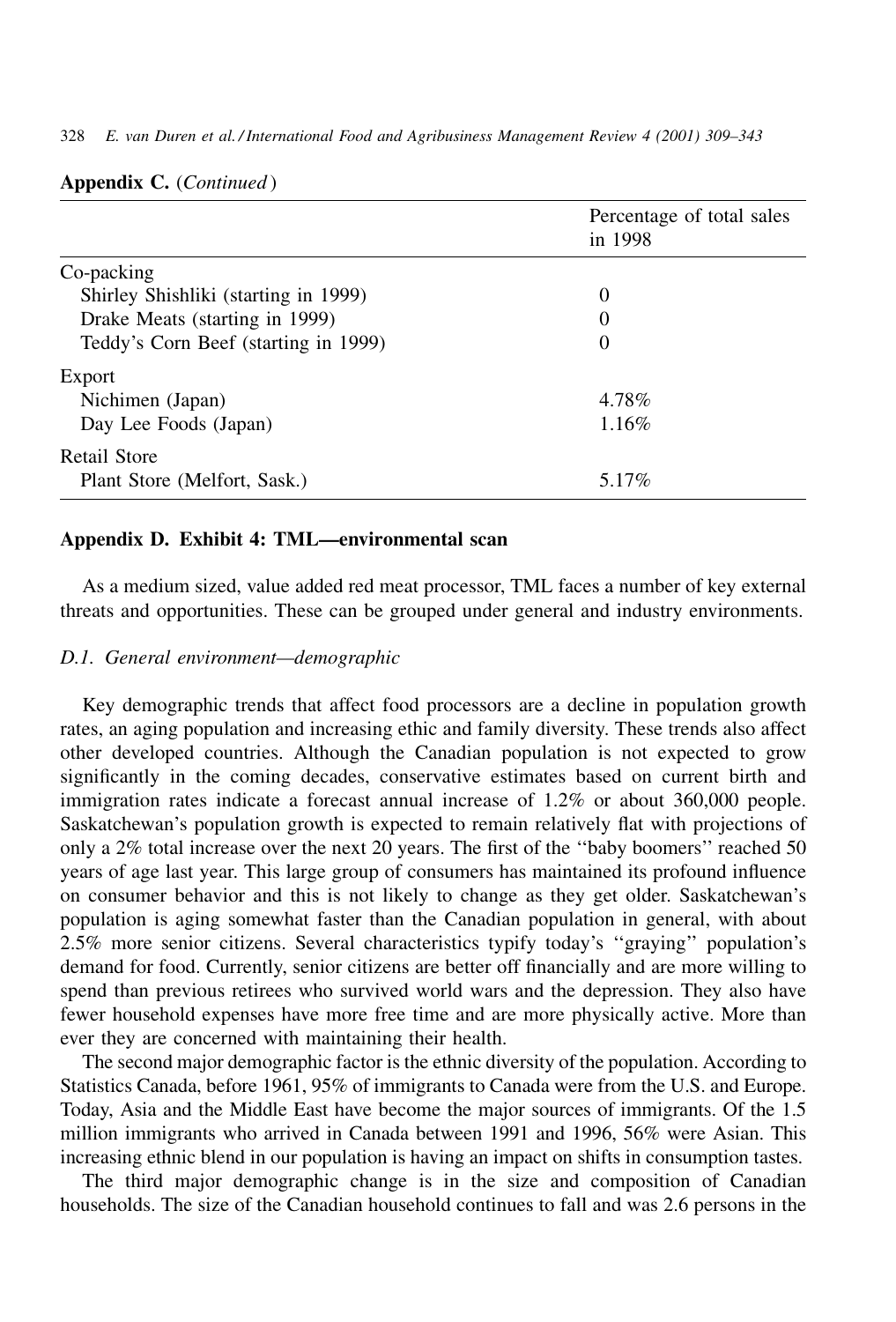1996 census. This decrease in household size reflects increases in the number of singleperson, one parent and childless couple families. While married couple families with children continue to be the most common family type in Canada, their share is shrinking because of increases in common law and single-parent families. In 1996, there were 1.1 million single-parent families in Canada and the numbers headed by women outnumbered those headed by men by more than four to one.

An interesting demographic trend specific to Saskatchewan is the significant growth in the native Canadian Indian population. Over the next decade, the native population is expected to double, increasing its impact on the Saskatchewan market place.

#### D.2. General environment—economic

According to the Agriculture and Agri-Food Canada (AAFC) there are several key economic trends that are affecting the food purchasing patterns and market place behavior of Canadian consumers. Real personal disposable income is declining. A decreasing share of income is spent on food. Dual income families are now the norm.

Although inflation for all items and food in the 1990s has been low  $(1.6\%)$ , after adjusting the real disposable income of Canadian consumers has actually been eroding throughout the 1990s (approximately 8% points). Real spending on food and non-alcoholic beverages at retail stores is virtually unchanged. Real spending on meals in restaurants dropped in 1991 due to the introduction of the goods and services tax). Since 1994 it has recovered to near 1990 levels.

Results from Statistics Canada's 1996 Family Food Expenditure reveal that the average Canadian income before taxes was \$51,000 with basic expenditures (food, shelter and clothing) accounting for about  $32\%$  of the budget. Food ranked as the fourth largest expenditure at  $11.6\%$ ).

Other interesting observations include the fact the spending patterns of Canadians is now a factor of falling real personal disposable incomes rather than price inflation. Consumers are now buying goods at 1990 prices, with 1980 incomes (they want value). Results of recent industry surveys reveal 80% of working mothers are responsible for getting dinner on the table during the week, with almost one-third of the decisions being made after 4.00 h (speed and convenience are important, but not at the expense of taste).

#### D.3. General environment-food consumption

In general compared to 20 years ago, the food supply is providing more rice, breakfast cereals, pulses and nuts, vegetable-based fats, chicken, fish, frozen vegetables and low fat dairy products. At the same time, it is supplying less sugar, animal fats, red meats, offal, eggs, canned vegetables, cocoa, tea and alcoholic beverages (see Exhibit 4-1).

A look at consumer spending reveals an overall shift towards increased spending away from home. For example, the share of the Saskatchewan consumer dollar spent on meals in restaurants grew from 23.3% in 1982 to 30.9% in 1992 before falling to 28.3% in 1996. Table service restaurants are becoming a more important location for away from home spending, accounting for more than 50%. Spending in quick-service or fast food establishments ranks second, and now accounts for almost 25% of food expenditures.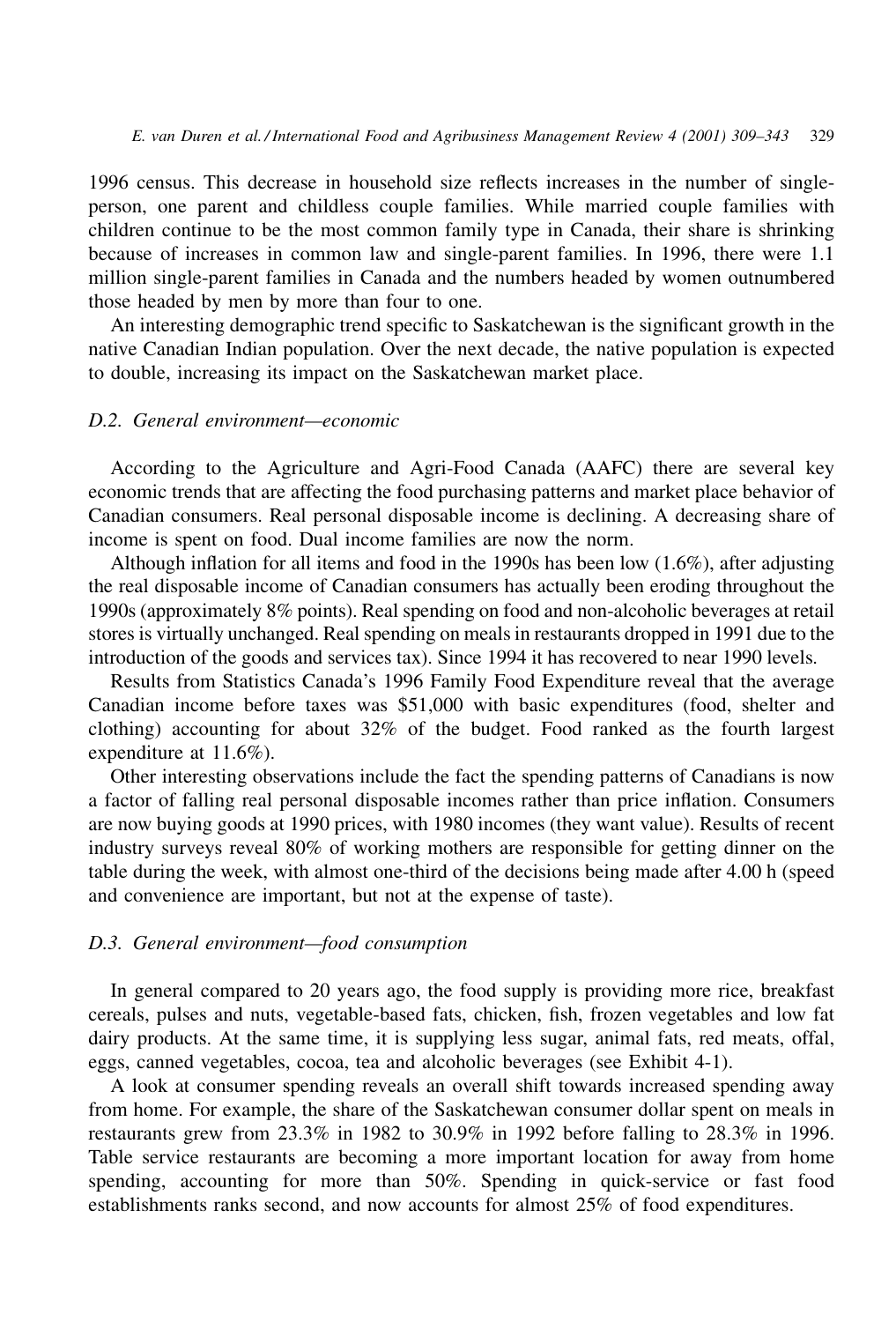Statistics Canada reports that Saskatchewan consumers spend the majority of their grocery dollars in supermarkets (82%). Spending in convenience stores has been falling, perhaps due to the extended hours and greater variety of fresh products being offered by supermarkets.

#### D.4. General environment-meat consumption

Exhibit 4-2 shows red and white meat consumption for the major meat consuming countries, while Exhibit 4-3 shows per capita meat consumption for selected years in Canada. Red meat consumption has declined steadily, while white meat consumption has had a reasonably steady growth over the 20 years.

## D.5. Industry environment—global integration

As global competition intensifies, marketing and distribution is becoming a preoccupation of the larger, international corporation. Theodore Levitt, Professor at Harvard Business School, suggests that "companies should start thinking of themselves as global rather than multi-domestic. The multi-domestic operates in a number of countries and adjusts its practice in each—at high relative costs. The global company sells the same thing in the same way, everywhere". It is no longer necessary to be so respectful of local differences, tastes, quirks and religions. Push your products in the right way and the local customs will fall away. Simply put, a headache is a headache and an aspirin is an aspirin. Roberto C. Gorguintu, Chairman of Coca-Cola, notes "people around the world are today connected to each other by brand name consumer products as much as anything else". Logos on bottles, boxes and labels are global banners, instantly recognizable by millions who could not tell you the colors of the UN flag. Essentially, tastes in Saskatoon, Regina, Toronto, Vancouver, Los Angeles, Tokyo, and New York for consumer products have converged. The availability of global products means that masses of people separated by great distances now want the same things to eat, drink, play with and wear. This allows a few numbers of large corporations to position themselves to serve or satisfy these consumers' wants. The impact of globalization on the agrifood industry is still playing out.

In the meat industry, we can see large corporations such as IBP and Cargill fully integrating their operations in order to achieve both cost efficiency and control of the value chain. This integration from conception to consumption is placing increased pressure on small and medium sized processors. Incapable of competing on product price, and being squeezed for meat case shelf space, many have retreated to niche local markets or regionalized consumer tastes for specific meat products. As well, small- to medium-sized processors face financial constraints, limiting their ability to market product attributes as aggressively and as broadly with consumers. This limits their appeal to larger retailers.

#### D.6. Industry environment—direct competition

Major consolidation has occurred in the meat processing industry over the past decade. Maple Leaf Foods has aggressively expanded its national processing and distribution network. Although it failed in its attempt to assume control over Schneiders, it was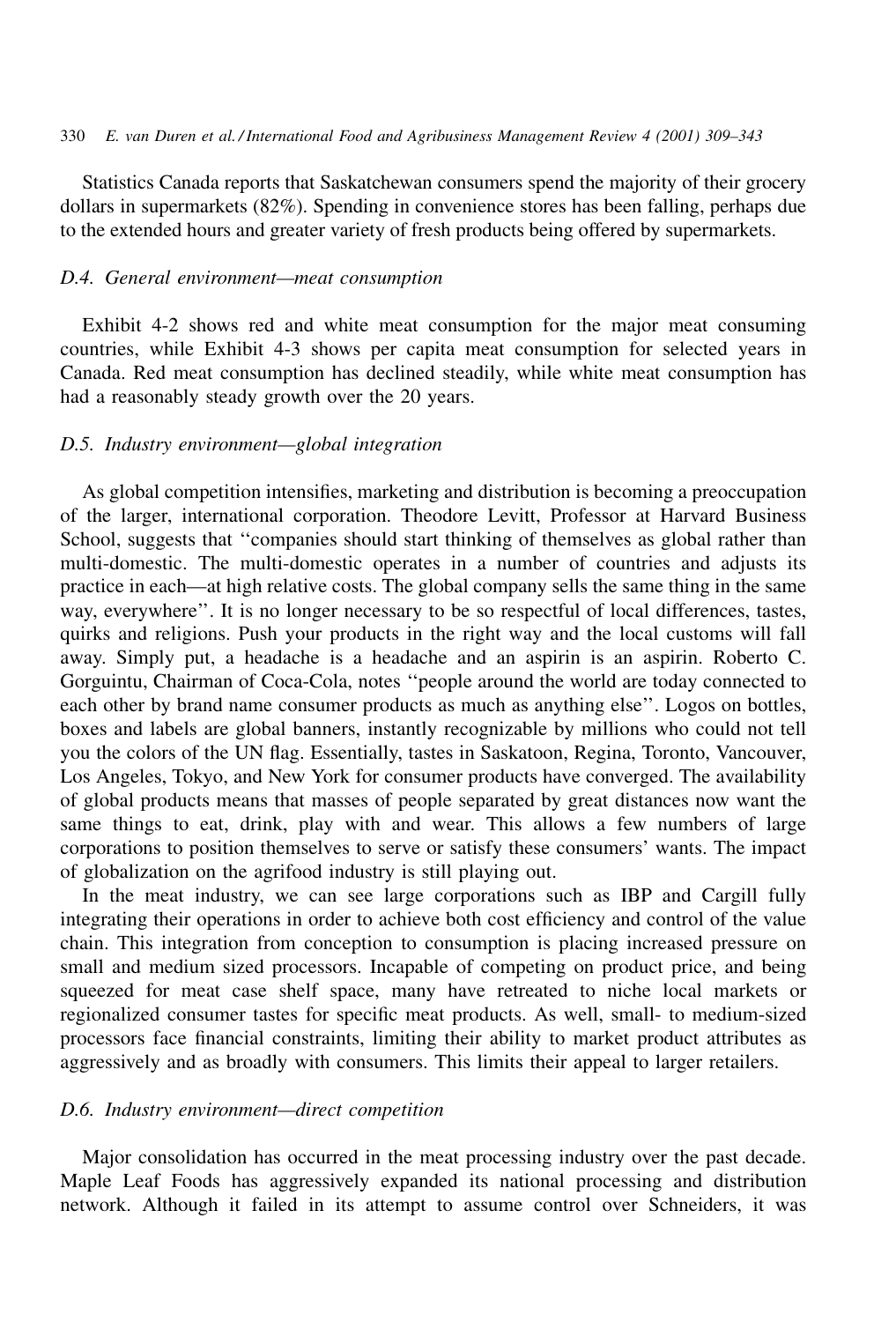successful in purchasing Shopsey's, Gainers and Burns. Recently, Maple Leaf (subsidiary of McCain Foods) announced a major processing expansion into Brandon, Man. with operations to begin in the later part of 1999. The Saskatchewan Wheat Pool, in an effort to expand its profit potential through diversification, purchased Fletchers Fine Foods. Later, Fletchers expanded its processing capacity by focusing on the purchasing of niche players such as Grimms, Harvest Meats, Pillars Sausage and McSweeney Snack Foods. In Saskatchewan, Intercontinental Packers shifted its processing focus and changed its name to Mitchell's Gourmet Meats. It also recently announced a \$50 million joint venture expansion with Schneiders to concentrate on serving the consumer needs of the larger retail and box stores. This expansion will be significant in western Canada, and will place immense pressure on the current hog supply. Smaller processors are being forced out of larger retail and fast food chains, as they consolidate their suppliers. This consolidation is reducing the many local suppliers to fewer regional sources and is emphasizing the need for food safety, brand quality and volume. Many small domestic processors such as Drake, Fuhrmans, and Saskatoon Specialty Meats are being forced to find niche markets or to co-pack product with larger processors which are capable of serving larger regional requirements. The ability to export inter-provincially requires federal inspection and licensing, something many domestic plants do not currently possess.

The capital required to upgrade many domestic (non-federally licensed) processing facilities is in the millions of dollars. This level of investment is beyond the means of many plant owners, and with consolidation in the market place, outside investors are unlikely to respond with this level of market uncertainty.

As major processors such as Maple Leaf, Cargill, IBP and others are forcing industry consolidation, they are also vertically integrating the value chain. The large processors' focus on volume and price requires guarantees of large amounts of raw product. Securing beef and hog carcasses may become more difficult in the future as large processors ramp up production and aggressively control the available supply of animals. Price and access may be affected.

### D.7. Industry environment—domestic market

As indicated, total meat consumption has declined from 102.2 kg per capita in 1976 to 89.4 kg per capita in 1996. Over the past 20 years, total Canadian red meat consumption has declined from 82.2 kg per capita to 58.6 kg per capita. This trend has been somewhat minimized by the growth in white meat consumption, which rose from 20 kg per capita to 30.8 kg per capita. This consumption shift has a direct correlation to purchasing behavior and market share.

Within the processed meat category, growth has concentrated primarily on ready cooked meats, especially smoked/cured sausages and similar products. Purchase of traditional processed meats such as bacon, ham and canned meats have been declining. And though the meat department in most supermarkets still hinges on beef, since 1980 beef has been losing market position to chicken and turkey, as can be seen from Exhibit 4-4.

In growing numbers, consumers want supermarkets to supply them with value added meat products. According to a recent study by the U.S.-based Food Marketing Institute, 65% of shoppers purchased some type of value added product at least once a month and retailers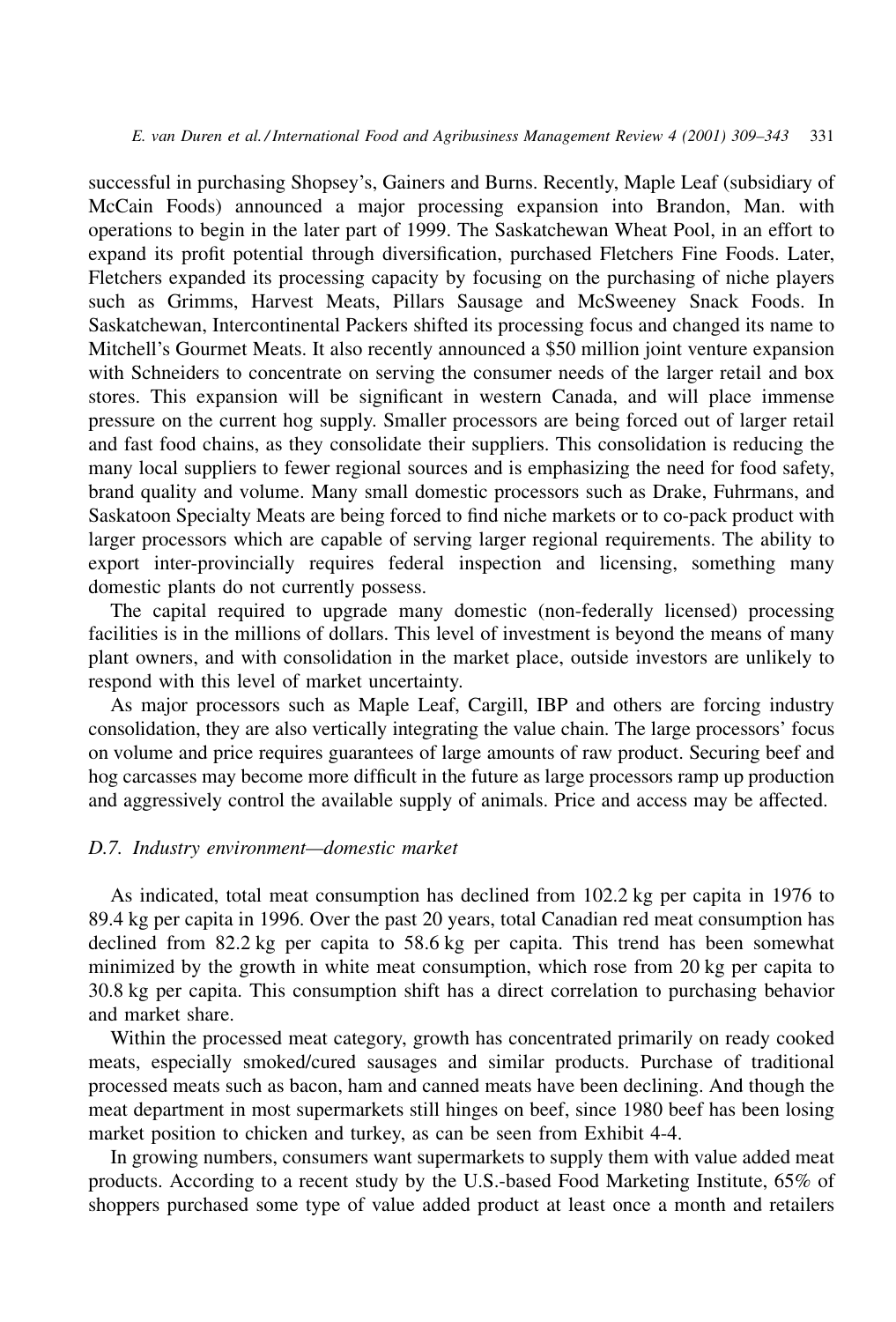expect further growth in this regard. In the study, "value added" involved seasoning, portioning, marinating and precooking. More than 75% of retailers surveyed offered marinated and pre-seasoned meat products. Over 54% of retailers are now selling fully cooked meats and most offer fully cooked poultry. Incredibly, few retailers offer cooked ground beef, although these products were rated as the most successful cooked meat products.

Retailers surveyed indicated that poultry is their most successful marinated and preseasoned product and fish is the least popular. Most fully cooked meats are prepared by outside processors but a growing number of retailers are cooking meats in-house. Additional data are available in Exhibit 4-5.

#### D.8. Industry environment—price comparison

From Exhibit 4-6 it is apparent that in the U.S., chicken price per serving gives it a distinct advantage over beef and pork. In Canada, chicken prices are more comparable with beef and pork, however with the prevailing discussions surrounding poultry supply management, the potential for further reduction in chicken prices exists. In order to compete, beef and pork will need to attract consumers on alternative attributes to price (quality, taste, versatility, etc.).

#### D.9. Industry environment-distribution

Food sale patterns in the hotel, restaurant and institutional (HRI) trade are a major new factor in meat consumption. Fast food has grown from  $9.7\%$  (1960) of the industry up to 35.5% in 1994. All other HRI sectors have declined, as is indicated in Exhibit 4-7. Exhibit 4-8 shows the 10 largest franchised quick service companies in Canada. Red meats are featured in less than half of the top franchises, and 2 of the top 10 do not feature meat at all (TDL and Yogen Fruz). The same phenomenon is apparent in Exhibit 4-10 that shows the types of meat consumed away from home. Almost half of the meat consumed away from home is beef. This reflects the high consumption of ground beef at fast food restaurants. This compares to other meats such as luncheon meats, of which only 2% is consumed away from home. An interesting trend is the major growth in non-traditional food services. Almost 75% of food service growth has occurred in non-traditional markets. For example, the availability of Tim Horton donuts and coffee at Canadian Tire, or McDonalds at Esso Service stations. As well, snacks are becoming a major segment of the food service market, as can be seen from Exhibit 4-9 which shows food consumption away from home by meal or occasion.

The collective values of the three daily snacks comprise 23.2% of the day's total food expenditure. This explains the success of companies such as Tim Hortons who have a primary focus on snack-type products. Though many traditional snack foods are meatless, the production of tasty high quality meat snacks is starting to emerge (jerky, pepperoni sticks, etc.).

## D.10. Industry environment-grocery sales

Grocery retailing has shown tremendous changes in meat sales. Specialty meat stores have given way to large supermarkets and to the growth of mass merchandise stores.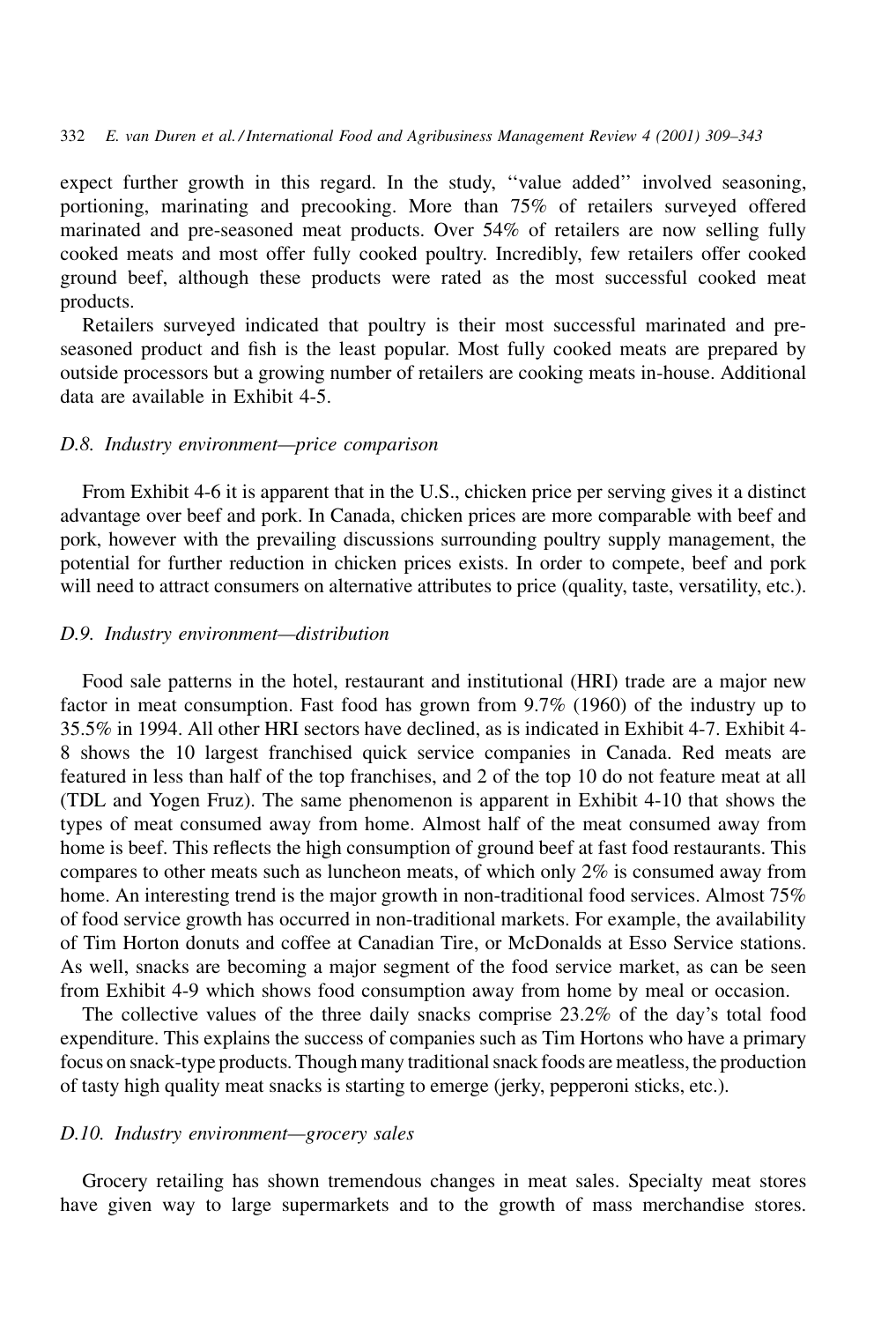Supermarket sales grew from 45% of total grocery sales in 1960 to a peak of 63% in 1980. Sales have slowly been declining since the growth of warehouse clubs and mass merchandisers. The mandatory elements for meat processors to have product listed in the retail meat case include regular supply, high inventory turns, high margins per square foot, quality packaging, easy maintenance on shelves and recipes or instructions for preparing the meat.

Over the past two decades, grocery distribution has witnessed tremendous market share changes. Companies such as the Weston Group (Loblaws, Super Center) have shown to be fierce competitors while stores such as Co-op and IGA have realized major declines in market share. Exhibit 4-11 shows the top 10 Canadian Grocery Distributors in 1998. The concentration of grocery store chains varies across the country. In western Canada, Safeway, Federated Co-op and the Real Canadian Superstore hold the top positions. A new entrant sharing rapid growth is the club stores such as COSTCO. These larger stores require meat processors to sell more case-ready product, achieve a higher number of inventory turns than supermarkets and have a smaller product selection to keep inventory lower.

Home meal replacement (HMR) is making significant in-roads in grocery store sales. Seventy-five percent of supermarkets are currently offering prepared foods (fully cooked, ready to eat) up from 63%, 10 years ago. Exhibit 4-12 summarizes a survey of Canadian and U.S. supermarket managers. When asked what they thought would be the "hot" products in the next 5 years, their responses confirmed the growth of prepared food items, particularly a growth in chicken products, with 4 of the top 10 featuring poultry.

#### D.11. Industry environment—food selection and preparation trends

Consumers are often confused when they walk by the fresh meat department in a retail outlet. After looking at a wide range of sub-primal cuts, they wonder "How do I turn this into a simple meal?" According to Kevin Yost, Executive Director of marketing for the National Cattlemen's Beef Association (U.S.) "The average retail meat case generally does not reflect the lifestyle of today's consumers. As a result, many shoppers are frustrated at the point of purchase and some even walk away from the meat case altogether ..." He cites these main issues for this frustration. First, traditional meat cases are laid out by species, not by how consumers typically shop. Second, consumers are overwhelmed by the array of fresh meat products. Third, consumers don't buy a wide variety of cuts if they don't know what to do with them once they get them home. Unprepared meat presents many customers with a problem instead of a solution to their meal needs.

A recent survey conducted by the American Meat Institute which polled 998 adults ages 18 and over found that because the majority of women now work outside the home, few have time to prepare complete meals from scratch. This has led to dramatic changes in how consumers are selecting and preparing their meals (less time available to prepare meals). Interestingly, the survey results show that over half  $(53%)$  of respondents feel they have less knowledge and fewer cooking skills today than their mothers and grandmothers had in the past. Not surprisingly then, the survey finds that despite such innovations in the meat case as fresh meat products wrapped in individual portions or pre-stuffed and marinated products, consumers still find meat preparation difficult. As a result of time constraints and the lack of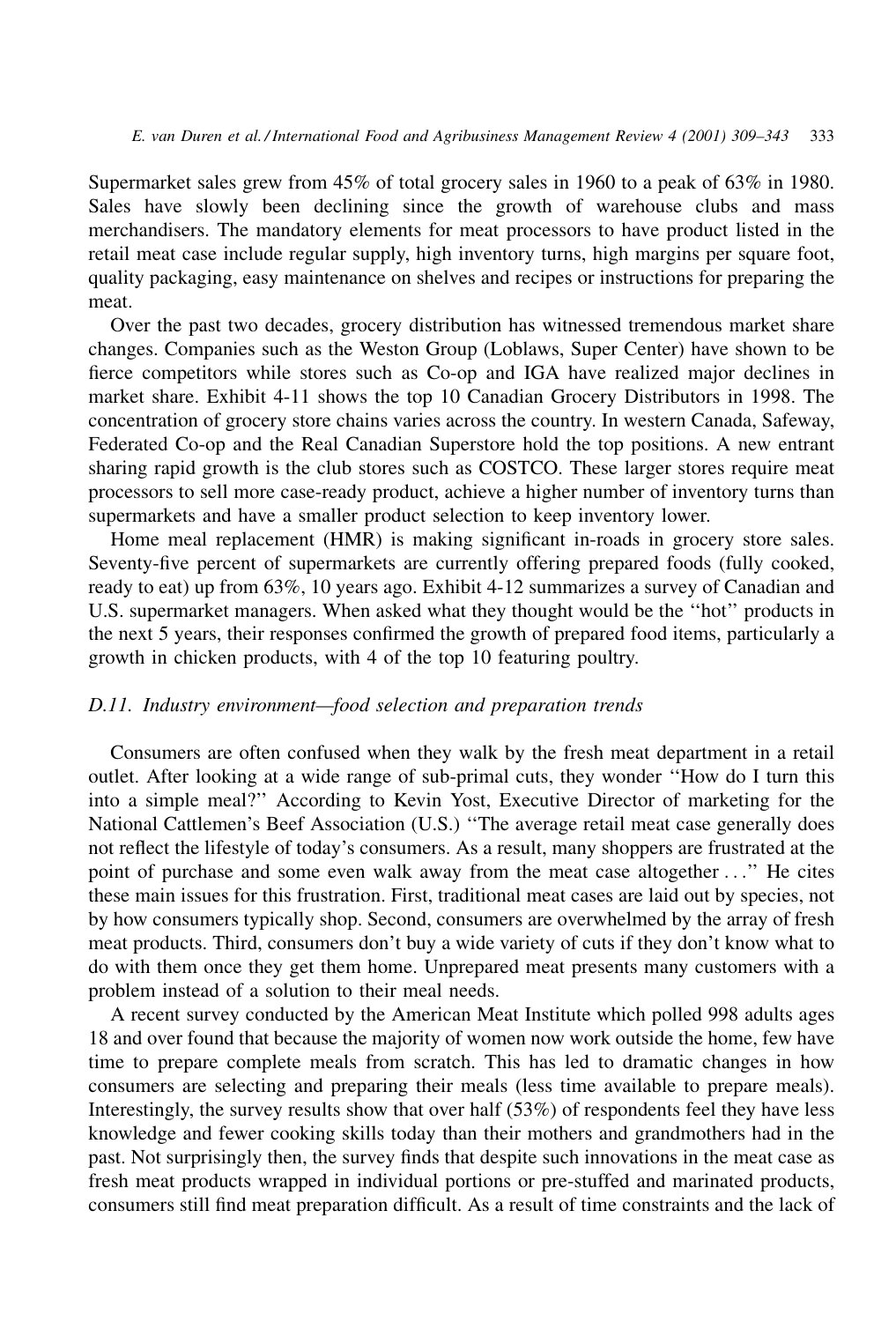cooking knowledge, more working families are using supermarket meat departments and other venues to buy more prepared foods for consumption at home. This selection and preparation shift is requiring processors to respond with more meat products that are partially or fully prepared and/or cooked.

According to research conducted by Meat Case Research and the Leo Burnett Company in 1996, the criteria in Exhibit 4-13 appear to drive consumer selection behavior of meat products. The cuts most desirable to consumers are ground beef, steaks, chicken breasts and pork chops. The less desirable cuts are top blade steak, skirt steak, pot roast, pork blade roast and ground pork.

As discussed earlier, there is an aging North American population, with changing tastes and selection criteria. It is estimated that 25% of Canadians will be over 55 years of age by the hear 2002. Many have dental and medical considerations, are less mobile, have fixed incomes and eat less or purchase smaller portions. Though this is a growing market for the food service industry, meat (or meal) processors will need to consider their specific needs to be successful. Several considerations that food processors must account for are that flavors and tastes must 2–12 times stronger, meals must be easily chewed and swallowed with an appetizing look and mouthfeel, food needs high protein, vitamins and minerals (eating less, often one meal per day), packaging must be easy to open and foods must be easy to prepare and take home.

Both Canada and the United States markets are becoming more ethnically diverse. Significant immigration from Asia, Latin America and the Middle East has had an impact on consumption patterns and purchasing behavior. The implications for the food service industry have been substantial, challenging food processors to respond with a host of nontraditional servings such as tacos, tofu and sushi.

#### D.12. Industry environment-new products

All available consumer surveys point to the fact that North Americans have less time for food preparation than ever before. For this reason, meat processors are focusing their resources on developing value added products that give consumers what they are looking for—convenience. One of the most significant innovations today is called "case-ready" meat, a term that applies to fresh products that supermarkets buy already pre-cut and ready to be sold. These products have longer shelf lives and give retailers the flexibility to stock the meat case so that there is always a good selection of fresh meat cuts on hand. At the same time, case-ready meats provide consumers with a significant benefit: the added assurance of safety. By using the newest packaging technologies, meat packers and processors now produce a wide range of hermetically sealed products that have not been touched by human hands since leaving the plant. These products are already trimmed, portion controlled and individually wrapped, which means there are no added steps for retailers and consumers have a variety of fresh meat products that only need to be cooked.

Then there is the explosion of what the meat industry calls "consumer-ready" products, which are designed to make the consumer's time in the kitchen as hassle-free as possible. With the focus on ease of preparation, these products include individually wrapped chicken parts that are microwaveable, oven-ready and grill-ready cuts of meat, and such ready-to-cook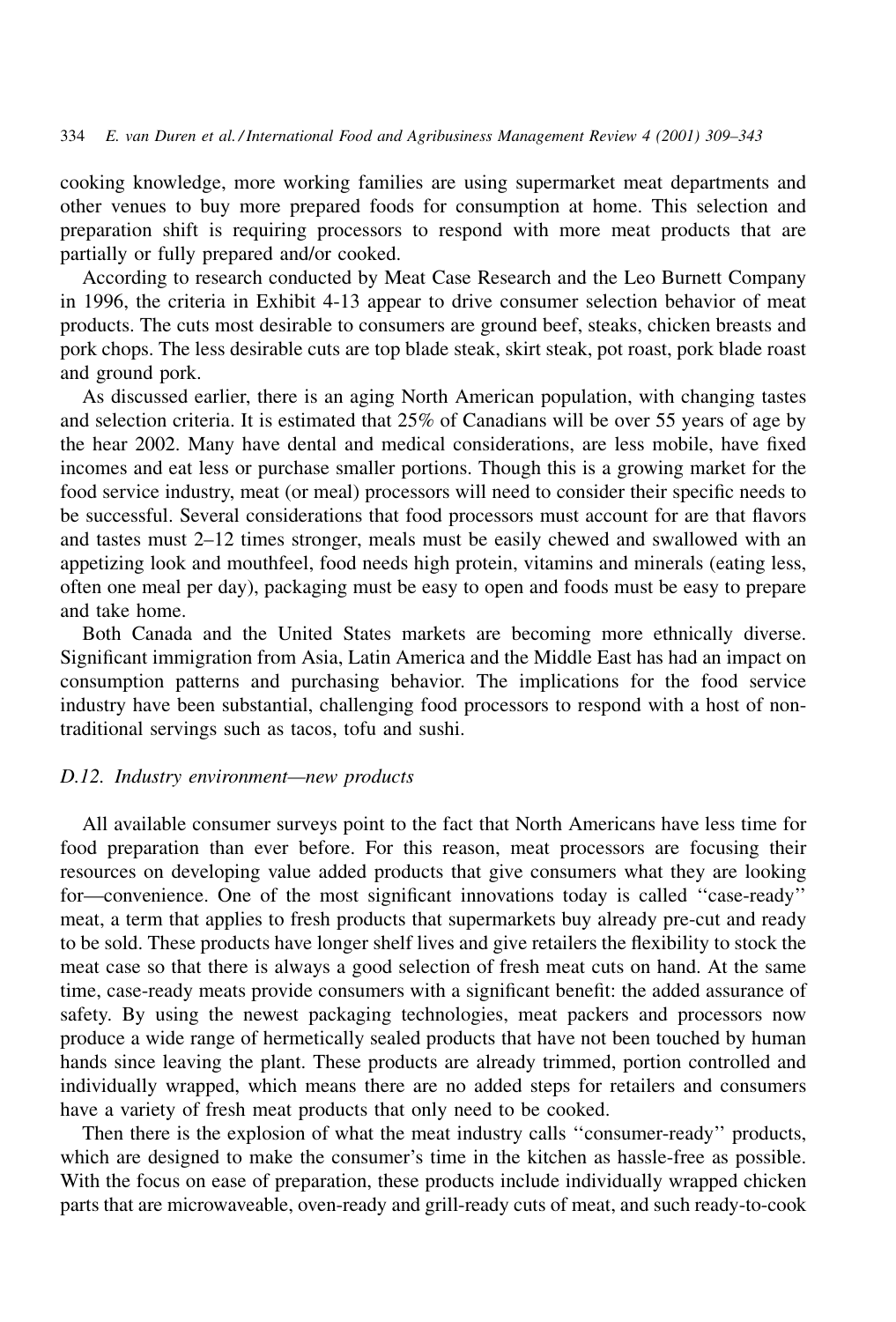items as marinated pork tenderloin, kabobs, stuffed peppers and seasoned steaks. Besides being ready to cook, consumer-ready meat products often carry convenient cooking instructions printed right on the label and some even include spice packets. Suggested portion sizes, especially for pre-packaged roasts and other larger cuts, and servings per pack also provide extra convenience and cooking confidence to consumers who know very little about preparing and serving these foods.

For these reasons, consumer-ready is becoming an industry standard because it fills the bill for taste and convenience. According to industry experts, almost all poultry is now consumerready and meat packers and processors are making major in-roads into developing consumerready pork products. In fact, the newest estimates are that between one-half to two-thirds of pork products are now consumer-ready, especially such "prepared" varieties as smaller pork loins, marinated pork roasts and pork chops. Besides the dramatic increase in consumer-ready products, shoppers are also looking for portion controlled items and fully prepared foods. This has led to such innovations as lunch-type meals, which combine luncheon meats with other items to make a complete meal, and packaged, ready-to-eat entrees. At the same time, grocery stores—which are vying with restaurants for the takeout market—are offering shoppers cooked-to-order meals and such new options as "dinner in a bag" at fast food prices. A related trend in case-ready and fully prepared meat products is the explosion of ethnic specialty foods. Since restaurant patterns are an early predictor of changes in retail food choices, a 1992 survey of Americans' dining out habits conducted by Research Advantage points to future directions in ethnic meat products. Specifically, 84% of consumers say they eat Italian foods other than pizza, while 81% like Chinese dishes and 79% enjoy Mexican foods. Gaining in popularity—and spurring the development of new specialty foods—is soul food (46%), Cajun (40%), French (32%), Japanese (32%) and Caribbean (18%).

The increased availability of case-ready meat has brought about major changes in the marketing of meat with an eye towards positioning meat and poultry products as the ultimate "meal solution". Borrowing a page from the fresh prepared deli case, many supermarkets are completely revamping the meat case, expanding the offerings from raw products to ready-to-cook items and fully cooked meals.

With the help of large, multi-deck self-service cases, more stores are using a technique called "landscaping" to highlight value added and ready-to-eat products in the center of the case and thereby to transform the meat case to a meal center. Further, more stores are installing an in-store kitchen for customer use and offering cooking classes and visiting chef programs to help shoppers learn how to prepare different meat cuts.

The other major trend in meat merchandising is that more meat processors are putting brand names on their products. While branding is common place in marketing poultry and pork products, it is only now gaining a foothold with beef. However, industry experts expect branded products to proliferate at the supermarket. Those products most likely to carry a brand name will be ones that are pre-marinated, closely trimmed, stuffed or in some other way providing added value and convenience for the time-strapped consumer.

According to the Food Marketing Institute (FMI), nearly 80% of Americans say they are trying to eat more healthily than they did in the past and 42% are willing to pay more money for low fat versions of regular products. For this reason, the meat industry is taking an aggressive role in reducing the fat content of fresh and processed meats. With fresh meats,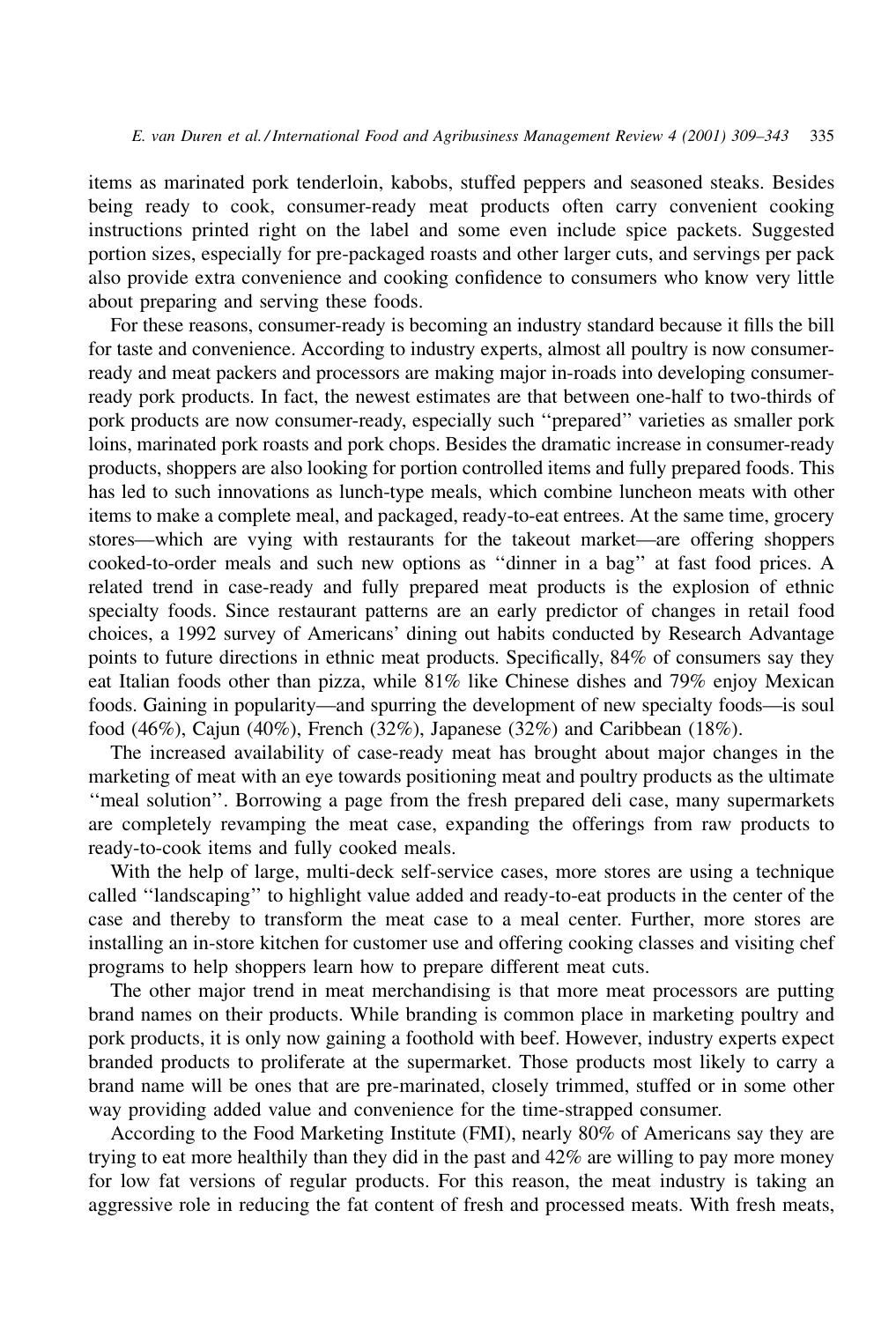this starts with leaner animals. In the case of fresh pork, for example, the latest data on the eight most commonly consumed cuts demonstrates an average 31% reduction in total fat and a 29% reduction in saturated fat since the 1980s. Leaner cuts are also being provided directly to consumers because of closer trimming at the retail level. The National Beef Market Basket Survey (1987) finds that beef sold in supermarkets has 27% less separable fat than in the late 1970s and early 1980s. Whereas the average thickness of fat around the edge of steaks and roasts used to be 1.5 in., today it is 1/8 in. More importantly, over 40% of the beef cuts sold have been trimmed to have no external fat at all.

At the same time, new statistics show a trend towards leaner ground beef. The biggest increase is in the 86% to 90% lean category, which only accounted for the 3% of retail sales in 1994, but now is expected to exceed  $20\%$  of sales. Although representing a smaller increase in the market, the leanest category (over  $90\%$ ) is expected to rise from 12.5% of sales in 1994 to 14.2% by 1997. But the biggest opportunity appears to be in the reduced fat and fat free processed meats, such as hot dogs and bologna. Because the taste, texture and cooking properties of reduced fat and fat free processed meats have improved dramatically in recent years, it is not surprising that reduced fat products are now the largest growing segment of the processed meat category. According to Marketing Intelligence Service Ltd., more than 50% of the product lines in the lunch meat and hog dog categories contain a reduced fat or nutritional claim. At the same time, the ultra low fat  $(97\%$  fat free) hot dog and bologna market has grown by more than 21%.

Besides hot dogs and lunch meats, *Meat Marketing and Technology* magazine reports that there are more low fat meat snacks, such as the new kippered beef steak, which is 97% fat free. Although these products are recent innovations, they are already gaining a foothold with consumers.

#### D.13. Industry environment-food safety

The safety of the food supply has long been considered a responsibility of the federal government. Safe food is paramount to consumers, but it is also a major responsibility of producers, processors and retailers. If there is doubt, just interview processors, retailers and producers connected to the recent "Jack in the box" scare in Tacoma, Washington. Over 700 consumers were affected, with 125 people being admitted to hospital and at least 29 suffered kidney failure. Dean Forbes, a spokesman for Children's Hospital in Seattle, summarized public sentiment in the wake of this food processing failure. "This has been a nightmare for the parents, to think that something as benign as hamburger could kill a kid is just startling to most people". To food microbiologists, hamburgers are anything but benign. In fact, they can be teeming with microorganisms that, under certain conditions, can lead to significant health problems. Scientists concerned with food safety issues consider microbiological contaminants to pose the most serious food related health risks—Botulism, Salmonella, E. coli and Staphylococcus are the most common. The increased occurrence of food borne illness appears to be largely the result of improper handling of food, a deterioration in cooking skills, a lack of knowledge of the need to cook, a lack of realization of the dangers of pathogens and the time pressures resulting from a fast moving society. These are not specifically processors' concerns—retailers, consumers and producers are all responsible.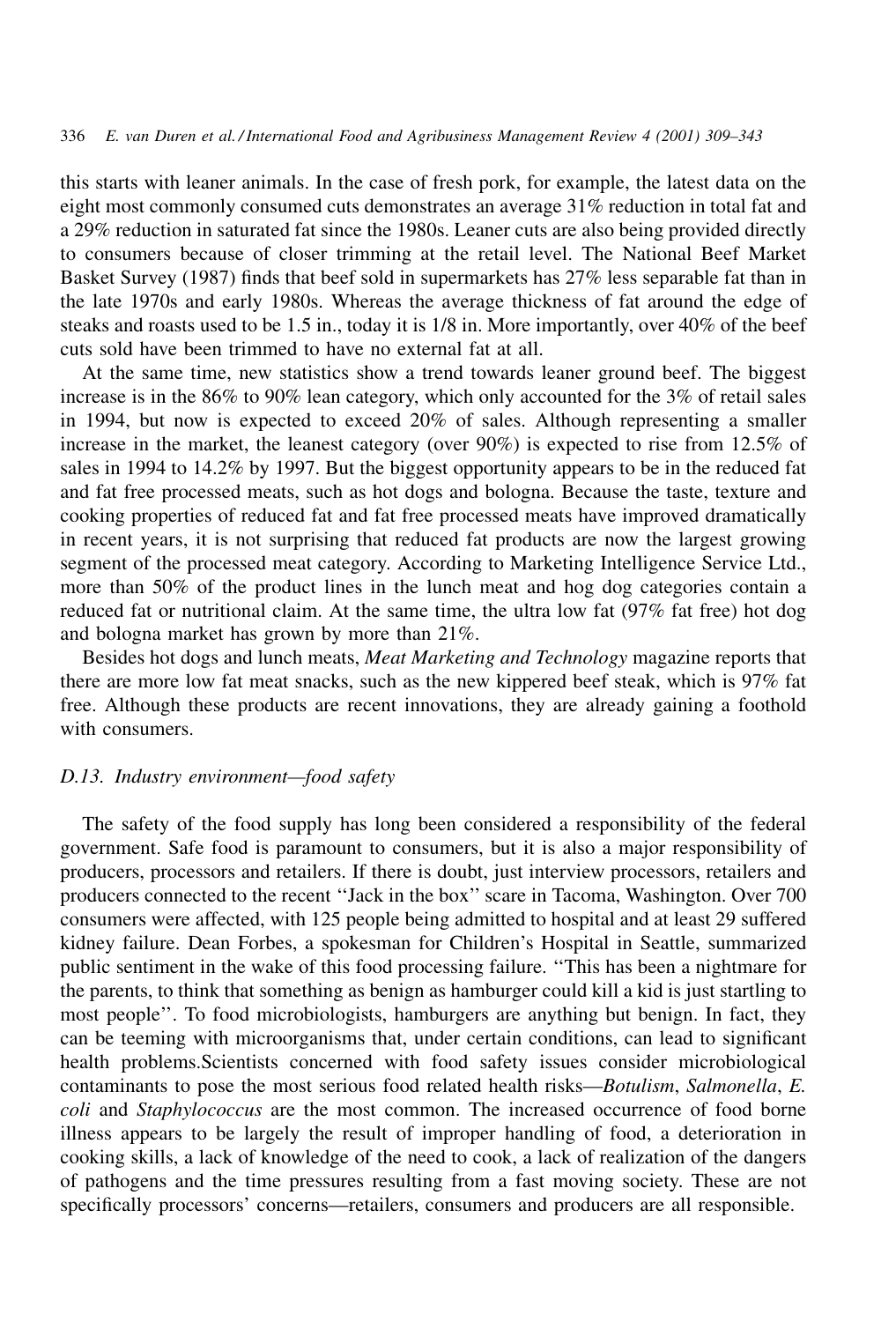There are other emerging hazards, which threaten our food supply in the form of antibiotic resistant bacteria, allergies and zoonotic diseases or conditions. The practice of routinely treating animals with antibiotics and feeding medicated feed has created new forms of resistant bacteria, which may be infecting food and processed meat products. Allergies and food sensitivities have become more widespread and/or perhaps more widely diagnosed in recent years. This has become an increasingly significant problem as food and meat products become more prepared and processed.

Possibly, the greatest concern in the area of food safety that is emerging is its importance in relation to international trade. Despite all the free market chatter of recent years, trade barriers remain formidable. Some countries are proving very ingenious at locating health considerations making exporting products to those jurisdictions difficult. Exporting processors must often make deals with local entrepreneurs, legal or otherwise, to ensure market access for their products. For small- to medium-sized processors, this is a doubleedged sword (pricing and access). A recent report prepared by the consulting firm Toma Bouma, for the Alberta government, identified the following global food safety concerns; the importance of trade agreements, protectionism, the rise of anti-meat lobby, confirmed scientific linkage of animal disease and human health, biotechnology (GMOs) and disease outbreaks.

#### D.14. Industry environment-food inspection

From 1907 through 1996, the basic meat inspection policy throughout North America involved an inspection using the senses of sight, smell and touch to determine if meat was contaminated by pathogens. This was predominantly conducted as the meat came into the plant or as leaving the plant as a finished product. Very little on-line process inspection occurred. With this type of end product inspection, any problems detected at the finished product stage meant that disbursed product within the supply chain could not easily be recalled. This was a very expensive practice and placed the consumers in a situation of potentially higher risk. Although the Hazard Analysis Critical Control Point (HACCP) system was developed in the U.S. during the late 1960s, it was not until 1996 that it became mandatory throughout the U.S. (and anyone exporting to the U.S.). This was linked to the Jack in the Box incident previously mentioned. In 1996, the U.S. Congress passed mandatory legislation requiring the use of HACCP in meat processing. This science-based system of analysis is designed to minimize and detect pathogens. The Canadian Food Inspection Agency (CFIA) has made it clear that the role of industry will be one of prime responsibility for food safety. The meat-processing establishment will be required to develop and implement a HACCP plan. All federally registered plants are being pressured to implement HACCP inspections (TML was to be HACCP certified by July, 1999).

As HACCP becomes the industry standard, processing operations not certified will be forced to upgrade operations or lose market share. As many small domestic plants are provincially licensed or public health inspected, they will need to weigh the cost/benefits for achieving federal licensing. Many will need major capital renovations and upgrades to meet certification standards and it is quite likely that alternatives such as strategic partnering, copacking or liquidation will be considered. Over the past several years, major distributors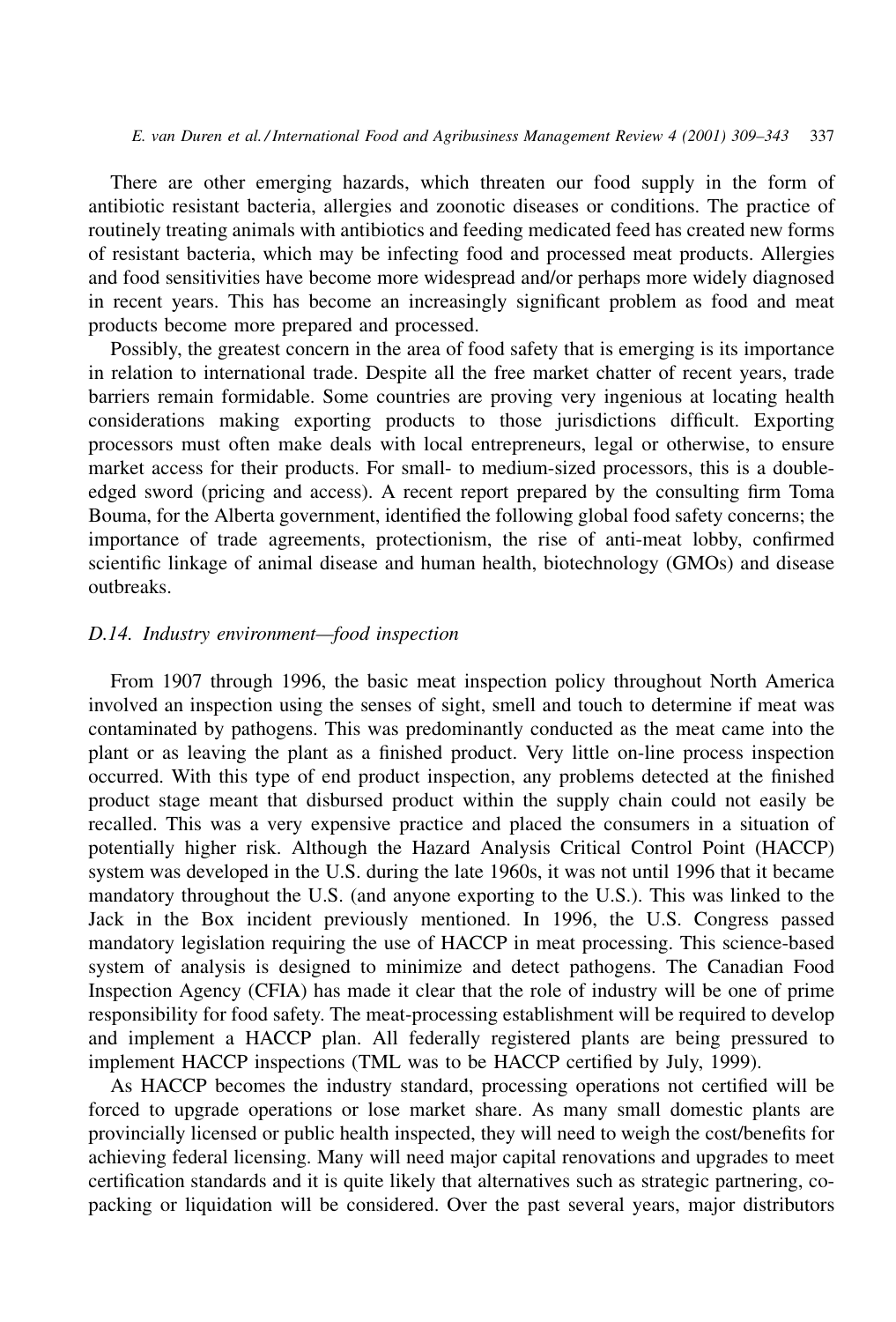such as Safeway, Costco and Schwanns have also abandoned products which are not processed by federally licensed plants, further hi-lighting the importance of processing integrity.

|                            | 1982    | 1996    |
|----------------------------|---------|---------|
| Meat                       | 23.6%   | 17.1%   |
| Cereal and bakery products | 12.6%   | 14.9%   |
| Dairy products             | 14.5%   | 13.7%   |
| Fruits and nuts            | 10.5%   | 11.2%   |
| Vegetables                 | 8.9%    | $9.6\%$ |
| Prepared foods             | 5.2%    | 7.2%    |
| <b>Beverages</b>           | 6.2%    | 6.7%    |
| Poultry                    | 4.3%    | 4.8%    |
| Confectionery/snacks       | $3.3\%$ | 4.9%    |
| Fish                       | $3.1\%$ | $3.3\%$ |
| Sauces/condiments          | 1.9%    | 2.5%    |
| Fats and oils              | 3.5%    | 2.4%    |
| Eggs                       | 1.8%    | 1.3%    |
| Spices/seasonings          | $0.5\%$ | $0.5\%$ |

Exhibit 4-1: Share of grocery dollar by major food groups, Canada

|  |  | Exhibit 4-2: Comparative per capita consumption, leading meat consuming countries |  |  |
|--|--|-----------------------------------------------------------------------------------|--|--|
|  |  | (pounds per capita, carcass weight) (compiled by USDA)                            |  |  |

|                      | 1975-1979 | 1985-1989 | 1994 |
|----------------------|-----------|-----------|------|
| Beef and yeal        |           |           |      |
| Uruguay              | 170       | 137       | 150  |
| Argentina            | 189       | 172       | 146  |
| <b>United States</b> | 122       | 106       | 98   |
| Australia            | 142       | 89        | 82   |
| Canada               | 108       | 89        | 76   |
| Czech Republic       | NA        | NA        | 74   |
| New Zealand          | 135       | 89        | 64   |
| Brazil               | <b>NA</b> | <b>NA</b> | 58   |
| France               | 69        | 67        | 59   |
| Italy                | 53        | 61        | 57   |
| Pork                 |           |           |      |
| Denmark              | 98        | 140       | 146  |
| Czech Republic       | NA        | <b>NA</b> | 154  |
| Belgium-Luxembourg   | 92        | 108       | 116  |
| Spain                | 47        | 85        | 116  |
| Austria              | 98        | 114       | 111  |
|                      |           |           |      |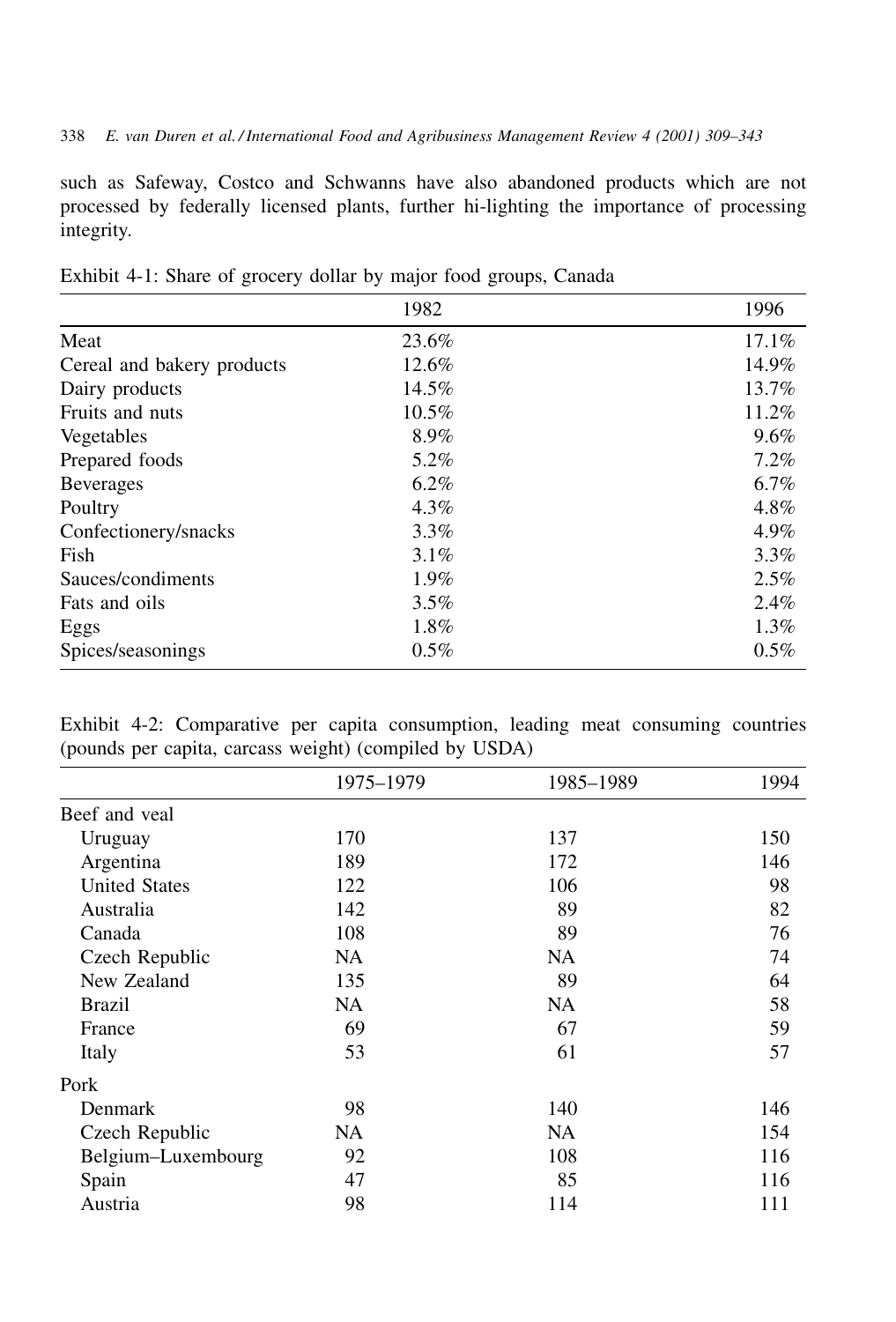|  |  |  |  |  |  | E. van Duren et al./International Food and Agribusiness Management Review 4 (2001) 309-343 339 |  |  |
|--|--|--|--|--|--|------------------------------------------------------------------------------------------------|--|--|
|--|--|--|--|--|--|------------------------------------------------------------------------------------------------|--|--|

|                      | 1975-1979 | 1985-1989 | 1994 |
|----------------------|-----------|-----------|------|
| Germany              | 108       | 122       | 103  |
| The Netherlands      | 73        | 94        | 97   |
| Taiwan               | 55        | 83        | 90   |
| Poland               | 106       | 99        | 81   |
| Canada               | 68        | 61        | 62   |
| Poultry              |           |           |      |
| Hong Kong            | 45        | 64        | 95   |
| <b>United States</b> | 54        | 77        | 100  |
| Israel               | 84        | 85        | 96   |
| Singapore            | <b>NA</b> | 81        | 87   |
| Denmark              | NA        | NA        | 78   |
| Canada               | 46        | 58        | 68   |
| Saudi Arabia         | 32        | 62        | 67   |
| Taiwan               | 24        | 44        | 62   |
| Australia            | 34        | 52        | 60   |
| Spain                | 44        | 48        | 50   |
| Lamb and mutton      |           |           |      |
| New Zealand          | 72        | 84        | 55   |
| Australia            | 45        | 51        | 37   |
| Greece               | 32        | 30        | 33   |
| Saudi Arabia         | NA        | NA        | 31   |
| Ireland              | 21        | 15        | 21   |
| Kazakhstan           | <b>NA</b> | NA        | 17   |
| Spain                | 9         | 13        | 14   |
| Turkey               | 18        | 15        | 13   |
| United Kingdom       | 17        | 15        | 13   |
| Canada               | NA        | 1.8       | 1.1  |

Exhibit 4-2: (Continued)

Source: Agriculture and Agri-Food Canada, Food Bureau Family and Food Expenditure.

Exhibit 4-3: Per capita meat consumption in Canada for selected years (measured on a per carcass basis in kilograms)

| 1976 | 1981 | 1986 | 1991 | 1996 |
|------|------|------|------|------|
| 50.3 | 39.7 | 38.1 | 33.2 | 30.2 |
| 2.3  | 1.5  | 1.6  | 1.5  | 1.2  |
|      | 0.7  | 0.9  | 0.9  | 0.8  |
| 27   | 31.1 | 27.8 | 26.5 | 26.2 |
| 1.6  | 1.3  | 1.7  | 1.7  | 0.2  |
| 82.2 | 74.3 | 70.1 | 63.8 | 58.6 |
| 16.1 | 18   | 20.9 | 23.7 | 26.7 |
|      |      |      |      |      |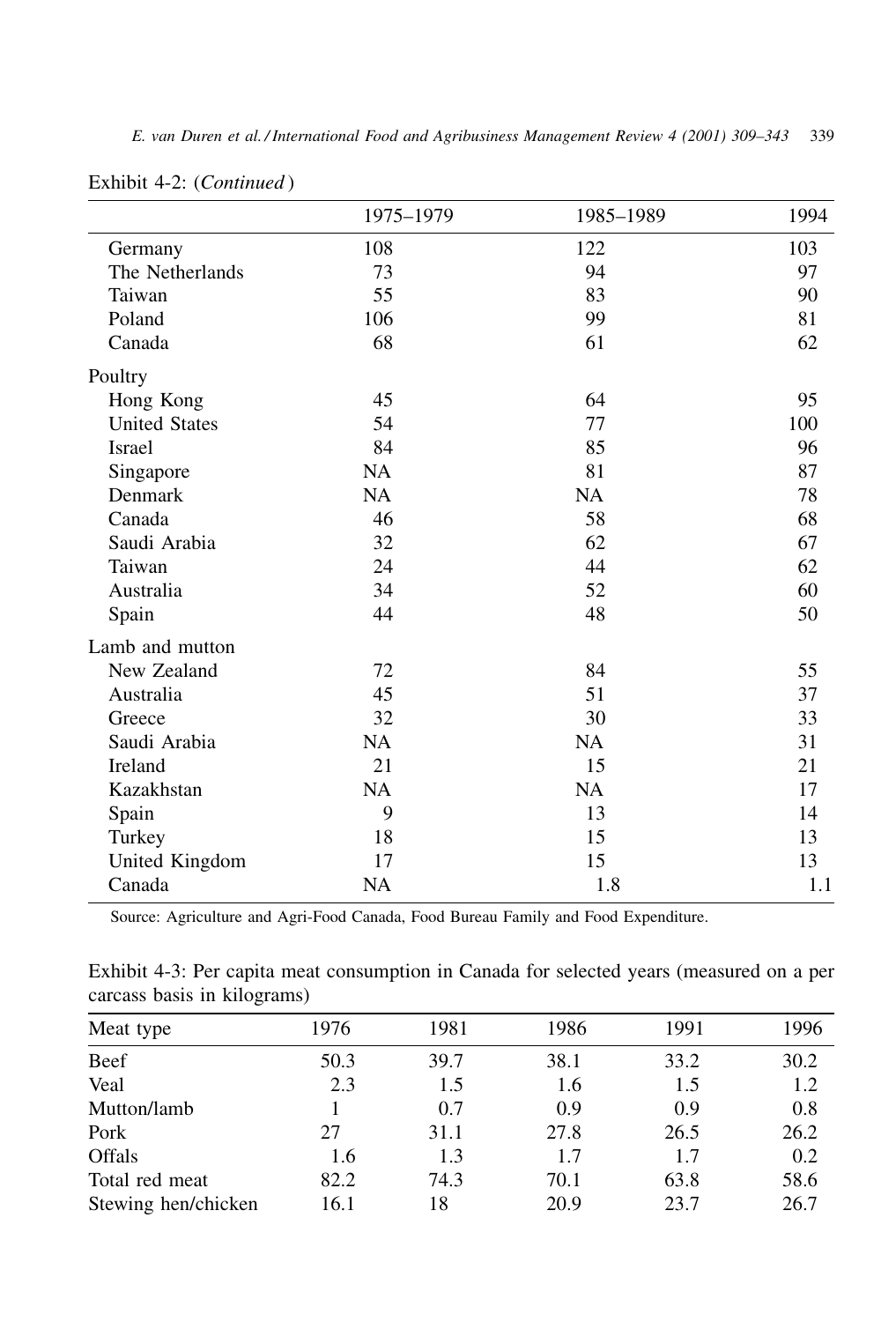340 E. van Duren et al./International Food and Agribusiness Management Review 4 (2001) 309-343

| Meat type       | 1976  | 1981 | 1986 | 1991 | 1996 |
|-----------------|-------|------|------|------|------|
| Turkey          | 3.9   | 4.1  | 4.1  | 4.5  | 4.1  |
| Total poultry   | 20    | 22.1 | 25   | 28.2 | 30.8 |
| Total meat      | 102.2 | 96.4 | 95.1 | 92   | 89.4 |
| Saltwater fish  |       |      |      | 5.1  | 6.5  |
| Shell fish      |       |      |      | 1.1  | 1.6  |
| Freshwater fish |       |      |      | 0.2  | 0.2  |
| Total fish      |       |      |      | 6.4  | 8.3  |
|                 |       |      |      |      |      |

Exhibit 4-3: (Continued)

Source: Statistics Canada, apparent per capita consumption.

Exhibit 4-4: Market share for selected meats in the U.S. measured as percent of total expenditures on meat

|         | 1980 | 1985 | 1990 | 1996 |
|---------|------|------|------|------|
| Beef    | 53.9 | 50.3 | 45.4 | 42   |
| Pork    | 26.9 | 26.2 | 27   | 26.7 |
| Chicken | 16.1 | 19.5 | 23.1 | 26.5 |
| Turkey  | 3.1  |      | 4.5  | 4.8  |

Source: Cattle-fax.

Exhibit 4-5: Meat products served at dinner percent of home meals

| 22 |  |
|----|--|
| 18 |  |
| 13 |  |
|    |  |
| h  |  |
|    |  |

Source: NPD Group/National Eating Trends.

| Exhibit 4-6: Beef, pork and chicken—relative price per serving in the U.S. Beef in 1987 |  |  |  |  |  |  |  |
|-----------------------------------------------------------------------------------------|--|--|--|--|--|--|--|
| $=$ \$2.13.                                                                             |  |  |  |  |  |  |  |

|      | Beef | Pork | Chicken |
|------|------|------|---------|
| 1987 | 100% | 88   | 58%     |
| 1988 | 106% | 86   | 63%     |
| 1989 | 115% | 86   | 69%     |
| 1990 | 123% | 100  | 69%     |
| 1991 | 127% | 100  | 67%     |
| 1992 | 125% | 93   | 66%     |
| 1993 | 127% | 93   | 67%     |
| 1994 | 124% | 93   | 69%     |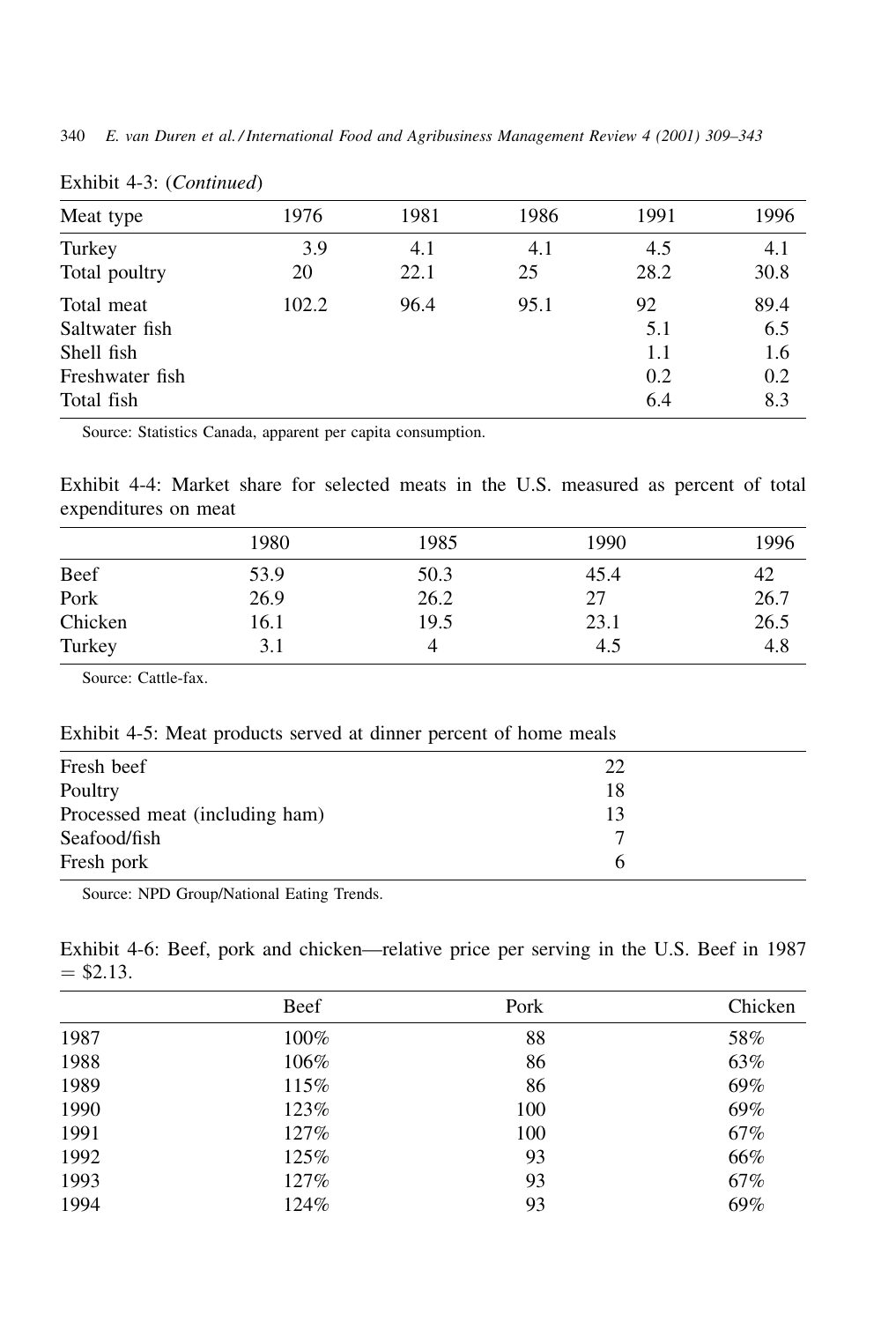|      | Beef | Pork | Chicken |
|------|------|------|---------|
| 1995 | 122% | 91   | 68%     |
| 1996 | 118% | 104  | 71%     |
| 1997 | 119% | 109  | 71%     |

Exhibit 4-6: (Continued)

Sources: USDA and cattle-fax.

Exhibit 4-7: Food consumption away from home by outlet (percent per year)

| Outlet                | 1994 | 1990 | 1980 | 1970 | 1960 |
|-----------------------|------|------|------|------|------|
| Restaurant            | 37.5 | 38.7 | 41   | 41.3 | 50.1 |
| Fast food             | 35.5 | 33.6 | 29.3 | 21.2 | 9.7  |
| Hotels/motels         | 5.9  | 5.7  | 5.4  | 5.8  | 6.2  |
| Schools               | 7.3  | 7.3  | 9.7  | 13   | 13.5 |
| Stores, bars, Vending | 7.4  | 7.9  | 8.4  | 11.4 | 12.4 |
| Recreational places   | 2.7  | 2.7  | 2.3  | 2    | 2.5  |
| Others                | 3.5  | 3.7  | 3.9  | 5.3  | 5.6  |

Source: Canadian restaurant and Food Service Association.

| Exhibit 4-8: Top 10 Canadian franchise food service companies |  |
|---------------------------------------------------------------|--|
|---------------------------------------------------------------|--|

| Company                                         | Units | Sales $(\times \$1000,000)$ |
|-------------------------------------------------|-------|-----------------------------|
| MacDonalds Restaurants of Canada                | 902   | 1695                        |
| Cara Operations (Swiss Chalet/Harveys)          | 1575  | 1018                        |
| The TDL Group (Tim Horton Donuts)               | 1197  | 742                         |
| KFC Canada Division of Pepsi Cola Canada Ltd.   | 833   | 630                         |
| Scotts' Food Service Inc. (Franchisor of Manchu | 871   | 536                         |
| Wok and Franchisee of KFC)                      |       |                             |
| Pizza Hut of Canada                             | 520   | 416                         |
| Subway Sandwiches and Salads                    | 1070  | 324                         |
| A&W Food Services of Canada Inc.                | 480   | 310                         |
| Yogen Fruz World Wide Inc.                      | 2554  | 287                         |
| Dairy Queens Canada Inc.                        | 670   | 261                         |
| Total                                           | 9808  | 6218                        |

Source: CRFA 1996 Food Service Facts; sales figures for U.S. companies or subsidiaries reflect Canadian sales only.

| Meals or snack that contain meat | Percentage | <b>Snacks</b> |
|----------------------------------|------------|---------------|
| <b>Breakfast</b>                 |            |               |
| Morning snack                    | $7.4\%$    | $7.4\%$       |
| Lunch                            | 28.8%      |               |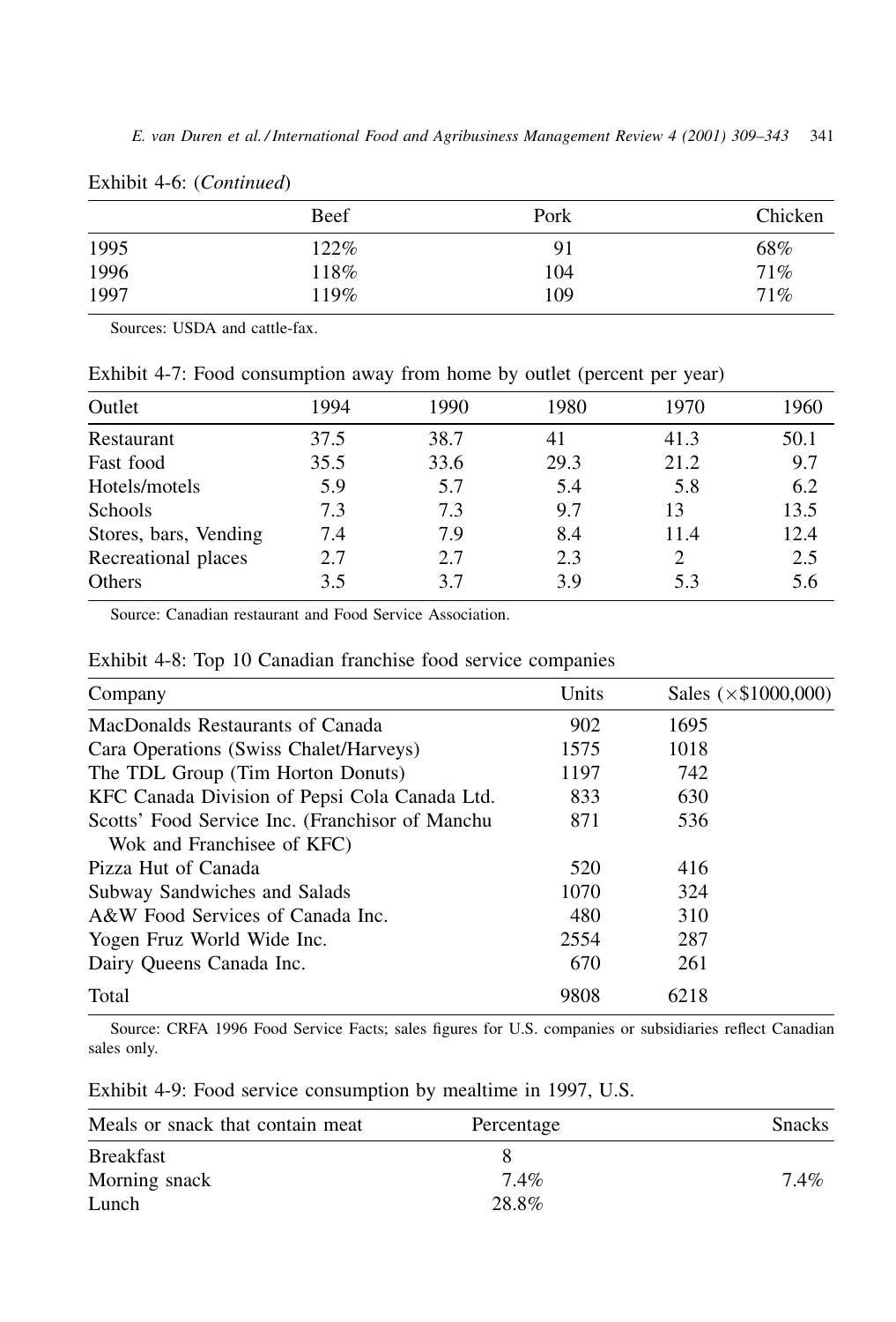342 E. van Duren et al./International Food and Agribusiness Management Review 4 (2001) 309-343

| Meals or snack that contain meat | Percentage | <b>Snacks</b> |
|----------------------------------|------------|---------------|
| Afternoon snack                  |            |               |
| Supper                           | $41.1\%$   |               |
| <b>Evening Snack</b>             | $6.7\%$    | $6.7\%$       |
| Total                            | 100        | 22.7%         |

# Exhibit 4-9: (Continued)

Source: Canadian Restaurant and Food Service Association.

| Exhibit 4-10: Meat consumed away from home in the U.S. |  |  |  |  |  |  |  |  |  |
|--------------------------------------------------------|--|--|--|--|--|--|--|--|--|
|--------------------------------------------------------|--|--|--|--|--|--|--|--|--|

| Meat type            | Percentage     |
|----------------------|----------------|
| Beef                 | 47             |
| Chicken              | 24             |
| Pork                 | 12             |
| Seafood              | 8              |
| Turkey               | 6              |
| Mixed luncheon meats | $\overline{2}$ |

Source: National Cattlemen's Association.

# Exhibit 4-11: Top 10 Canadian grocery distributors-1998

| <b>Stores</b>                               | Sales 1998 ( $\times$ \$1000,000,000) |
|---------------------------------------------|---------------------------------------|
| Loblaw Cos. Ltd.                            | 11.08                                 |
| The Oshawa Group Ltd. (merging with Empire) | 6.81                                  |
| Provigo Inc. (merging with Loblaw)          | 5.96                                  |
| Canada Safeway Ltd.                         | 5.34                                  |
| Price-Costco Canada Inc.                    | 4.37                                  |
| Metro-Richelieu Inc.                        | 4.03                                  |
| Jim Pattison Group (Overwaitea)             | 3.8                                   |
| Empire Co. Ltd. (Sobeys)                    | 3.35                                  |
| The Great A&P Co. of Canada                 | 2.78                                  |
| Federated Co-ops Ltd.                       | 2.55                                  |

# Exhibit 4-12: Growth potential ratings by supermarkets over the next 5 years

| Prepared food item            | Canada | U.S. |
|-------------------------------|--------|------|
| <b>BBQ</b> chicken            | 90%    | 59%  |
| Meal components (side dishes) | 60%    | 73%  |
| Grilled chicken               | 50%    | 57%  |
| Home delivery                 | 50%    | 41%  |
| Ready-to-cook whole meals     | 50%    | 73%  |
| National fast food operators  | 50%    | 30%  |